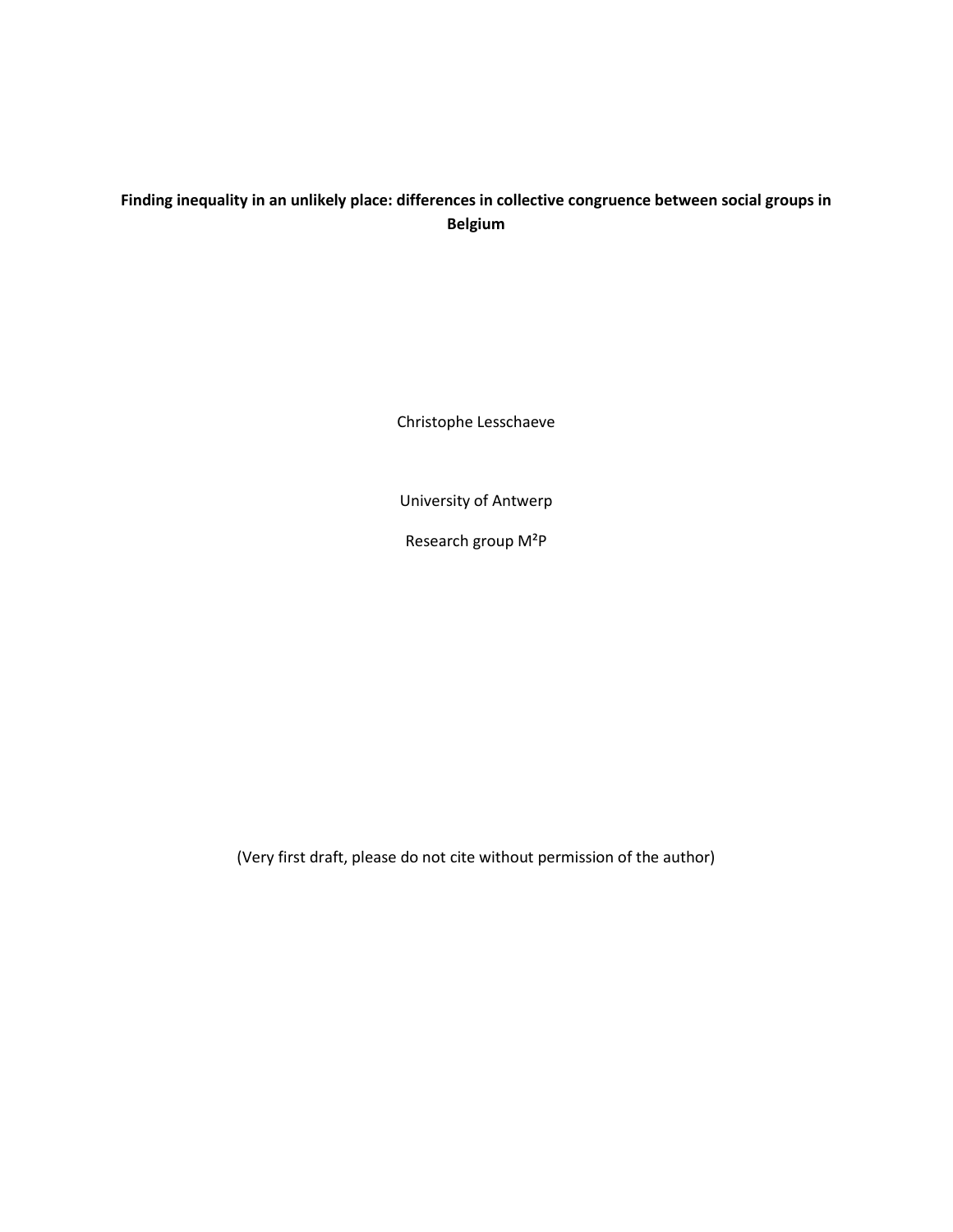# **Introduction**

One of the keystones of a functioning democracy is the proper representation of the preferences of voters by their representatives in parliament. Piktin (1967) called this 'substantive representation', representatives making present the policy positions of the public. When voters and their representatives share the same positions on public policy, it increase the chance of those policy positions to become a policy reality. This agreement between voters and representatives is seen an indicator of a healthy democracy (Diamond & Morlino, 2005) and has therefore received much attention in the field of political science, usually under what we will call 'policy congruence'. However, many scholars claim that legislatures often deviate from this normative ideal. What is more, there appears to be a systematic bias towards the preferences of privileged social groups, usually consisting of the higher educated or higher income strata of society (Winters & Page, 2009). As a result, it is claimed that privileged and underprivileged groups are unequally represented in politics. Inequality in policy congruence has received much attention, especially in the United States (Giger, Rosset, & Bernauer, 2012). Amidst growing societal inequality, there is an increasing concern that the preferences of wealthy or affluent citizens receive more weight than those of other voters, and there is growing evidence for a representational skew (APSA Task Force, 2004; Bartels, 2008; Flavin, 2012; Rigby & Wright, 2010). Martin Gilens (2005) found that, based on a dataset containing almost 2000 U.S. Federal policy questions that, when different income groups differ in policy preference, policy outcomes are more likely to reflect the preferences of groups with higher income levels. Furthermore, Jacobs and Page (2005) found that the foreign policy preferences of member of the U.S. Congress related much more to the preferences of business leader than those of experts or public opinion. In addition, scholars have given attention to some of the main potential causes of this inequality in policy congruence (see for instance Winters & Page, 2009): lobbying activities are dominated by business organization, political donations allow only approved by the wealthy to run for office, and inequality in turn-out makes underprivileged voters less important for a party or candidate to get (re)elected.

However, despite scholars elsewhere having picked up the idea of inequality in policy congruence (Lefkofridi, Giger, & Kissau, 2012), there has been no attempt to study to what extent inequality in policy congruence in a context which is not characterized by one-sided lobbying, political donations and inequality in turn-out. This is the question this paper seeks to answer: to what extent are privileged and underprivileged groups, in terms of education and income, unequally congruent with a legislature in a political system in which inequality in policy congruence is least likely to occur? This paper studies the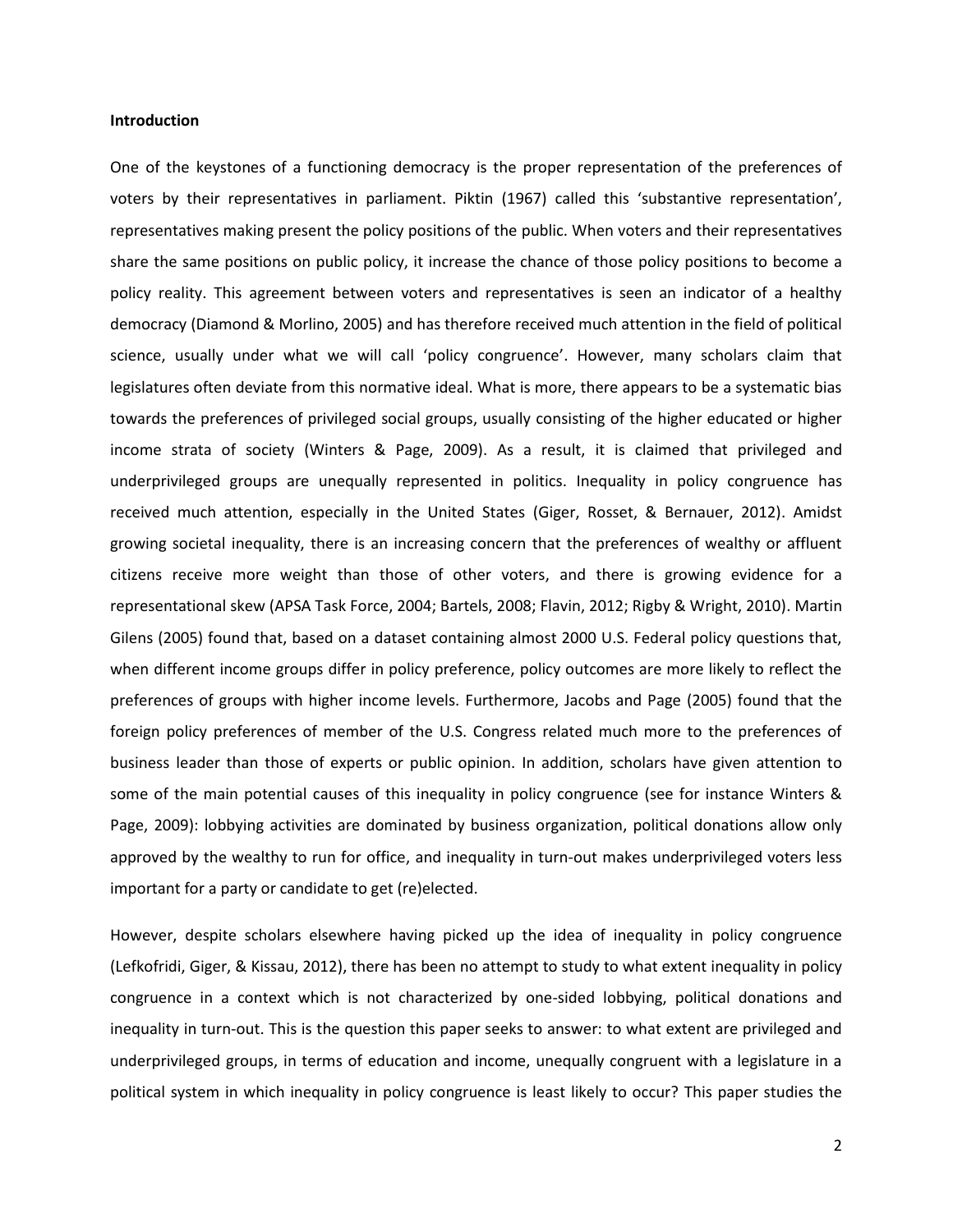case of Belgium, a country in which business organizations and trade unions equally participate in defining policy, a country where parties receive their financial means primarily from state subsidies and where donations are strictly regulated or even prohibited, and a country where compulsory voting has equalized turn-out during elections. The political context is such that inequality in policy congruence is far less likely, at least institutionally inequality in policy congruence. By institutional inequality in policy congruence, we mean the degree to which a legislature is biased towards or against the preferences of certain social groups, regardless of how these groups contribute themselves to this bias by voting in discord with their own preferences.

In the first part of the paper, we provide an overview of the literature on the three aforementioned causes of inequality in policy congruence in the United States, after which we take a look at the situation in Belgium. We then examine inequality in policy congruence in Belgium by using an extensive integrated dataset containing the policy positions of voters and political parties in Belgium on 229 concrete policy statement. Through the policy positions of parties and the seats they possess in parliament, we calculate the policy position of parliament as a whole and match those with the policy positions of privileged and underprivileged groups. We find that, despite the institutional safeguards, inequality in policy congruence between higher and lower educated and incomes is still present. When privileged and underprivileged groups differ in policy positions (the only cases where inequality in policy congruence is possible), parliament is likely to side with the preferences of the higher educated or higher incomes. The results thus point to a certain pervasiveness of inequality in policy congruence. In the conclusion, we discuss the normative implication of these results.

# **Factors that induce inequality in representation in the United States**

Previous studies focusing on the US identify at least 4 factors of a political system through which privileged social groups exert their influence in the decision-making process: on-sided business lobbying, financial contributions and voter turnout. Many scholars in the field of inequality in policy congruence and representation have pointed to lobbying as an important mechanism for influence (Domhoff, 2002; Jacobs & Page, 2005; Lindblom, 1982; Winters & Page, 2009). Lobbyist, representing an certain interest group, seek to establish shared perspectives with politicians trough socializing, friendship networks, revolving-door employment, working out detailed policy positions through think tanks and even drafting the legislation for politicians themselves (Winters & Page, 2009, p. 740). The presence of lobbyists is by no means excusive to the United States, as the research on lobbying in the EU has shown (Woll, 2006), nor is it problematic per se. Studies often categorize the United States as a country with a pluralist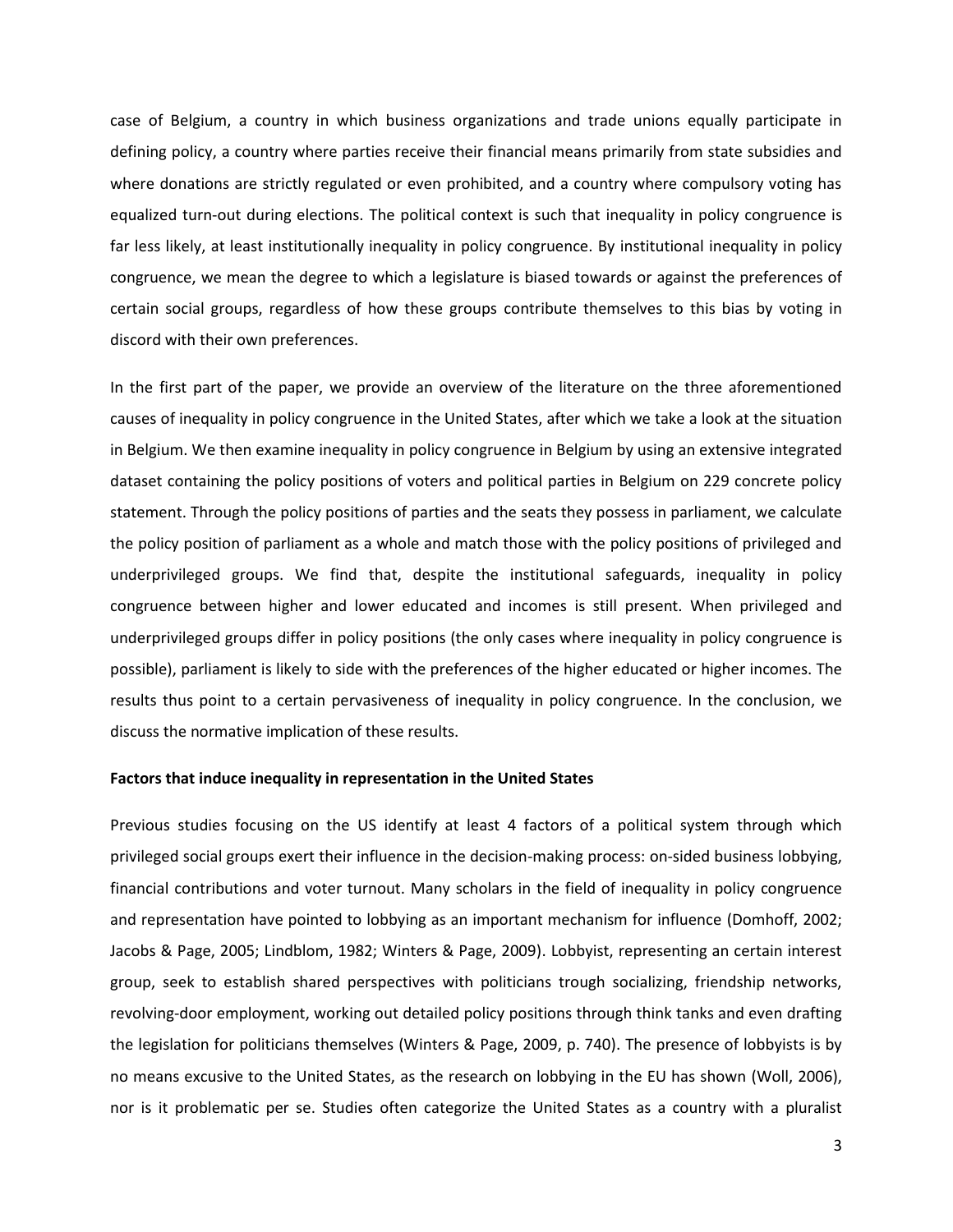interest group system. Such a system is often characterized by many small interest groups, non-existent or weak peak organizations, and little or no consultation or agreements between representatives of labor and business organizations (Lijphart, 1999). From a pluralist perspective, there exists a balance of competing interest groups, and new interest groups will automatically form when certain interest are unorganized (Moe, 1981). If opposing interest groups equally pull a policy-maker to their preferred position, they cancel out each other's influence. However, a study of Schlozman and Burch (2009) found that the business community accounted for 55% of all interest groups in Washington D.C. in 2001, compared to 10% for organization advancing the interests of underprivileged social groups such as trade unions or LGTB organizations, and trade unions alone only for 1%. Though the impact of lobbying is difficult to study, in part due to its secretive nature, several studies have tacitly shown, primarily regarding changes in the tax code, that organized interest can exert considerable influence on policy outcomes (e.g. Johnston, 2005).

The second potential cause of inequality in policy congruence is financial contributions. An enormous amount of money is poured into US elections. For instance, the website [www.opensecrets.org](http://www.opensecrets.org/) reports that the 2014 congressional elections cost, in total, nearly 3.7 billion dollars. Again this does not need to be problematic per se. Financial contribution can be seen, and often are, as another means to lobby politicians. However, the mechanism of influence through donations is different from classic lobbying and therefore deserves to be discussed separately. First, financial donations to politicians and political candidates come from a selective groups of people. While 51% of eligible voters turned out on election day, less than 2% of voters donated more than \$200 or more to a candidate. At the same time, these donations make up two thirds of the donations of a candidate (Overton, 2004). In other words, less than 2% of voters give two thirds of all donations. Furthermore, those voters come primarily from the privileged strata of society (*ibid.*).

Some scholars, however, have questioned whether these donation actually have an impact. For instance, Ansolabehere et al. (2003) found that, when trying to explain the roll-call vote of legislators on an issue, that the amount of political action committee (PAC) contributions did not have a significant effect. They conclude that "legislators' votes depend almost entirely on their own beliefs and the preferences of their voters and their party" (p. 116). However, others predict that, rather than seeking to change the voting behavior of legislators, donors give contributions to legislators and political candidates who intrinsically have the same values and preferences, in what has been called the 'ideological sorting'-hypothesis. Bronars and Lott (1997), for instance, found that legislators did note vote differently in their second to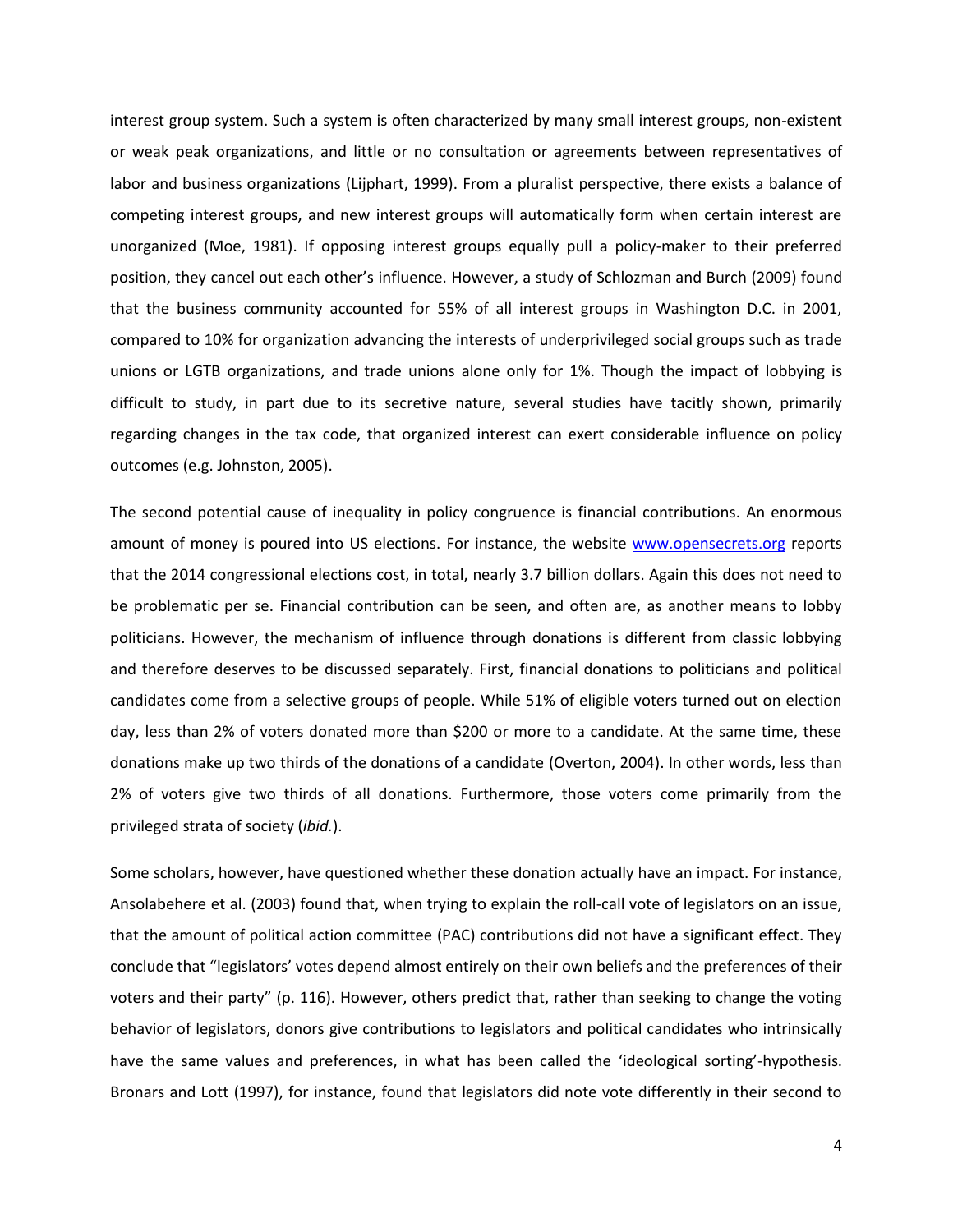last and their last term in office. If the voting behavior is indeed 'bought' by donations, then their voting behavior should deviate from their contributors preferences in their last term, as the risk of losing future campaign contributions does not apply anymore. Their results suggest that donors give money and try to get into office those who already share their points of view. Thomas Ferguson (1995) also described this 'ideological sorting' in his investment theory. He claims that candidates of both major parties in the United States heavily rely on the financial contributions of wealthy donors. Indeed, research has shown that money is almost a *conditio sine qua non* to get elected (Abramowitz, 1988; Jacobson, 1978, 1990). In order to fund a campaign organization, expensive adds to reach voters, candidates (though challengers more than incumbents) need the support of the fairly homogeneous donor class (Winters & Page, 2009). As a result, voters may only be able to choose from candidates already approved by the donor class. In other words, campaign donations rig the game in favor of privileged groups by preventing those unable to garner sufficient funds to compete in an election. Whoever wins, their (key) preferences are likely to be congruent with those of wealthy donors.

Money is an important, but not sufficient, condition to get elected. Money can make a candidate known to the public, but he or she will still need votes to win. And votes require voters to turn out on election day. However, research has consistently shown a social bias in terms of income and education in turnout (Leighley & Nagler, 1992). The causal mechanisms are difficult to disentangle, but it is usually connected to the level of formal education. Hillygus (2005) found that the content of formal education gives individuals the skills and information that make political participation easier. In order to vote, people need a minimum understanding of how political institution work, and need to "realize the relation between political action and the preservation of the political system" (p. 27). These skills and knowledge make voting less costly to voters. In addition to helping people understand what is going on, formal education instills in individuals a sense of civic duty. Lewis-Beck et al. (2008) argue that with more formal education comes a "stronger interest in politics, a greater concern with elections, greater confidence in playing one's role as a citizen, and a deeper commitment to the norm of being a good citizen" (p. 102)<sup>1</sup>.

Does the exclusion of underprivileged groups matter? Arguably, assuming that politicians seek reelection, citizens that cannot contribute to that re-election by not going out to vote could be considered

 $\overline{a}$ 

 $^1$  Scholars such as Powell (1986) have argued that the registration requirement before voting, is an additional cause of the socio-economic skew in turnout in the United States. However, research on the effects of voter registration requirements and the composition of the electorate have found this relation to be non-existent (Highton 2009; Mitchell and Wlezien 1995; Rosenstone and Wolfinger 1978) or at least not the main reason why turnout in the United States is skewed towards privileged social groups (Highton, 1997).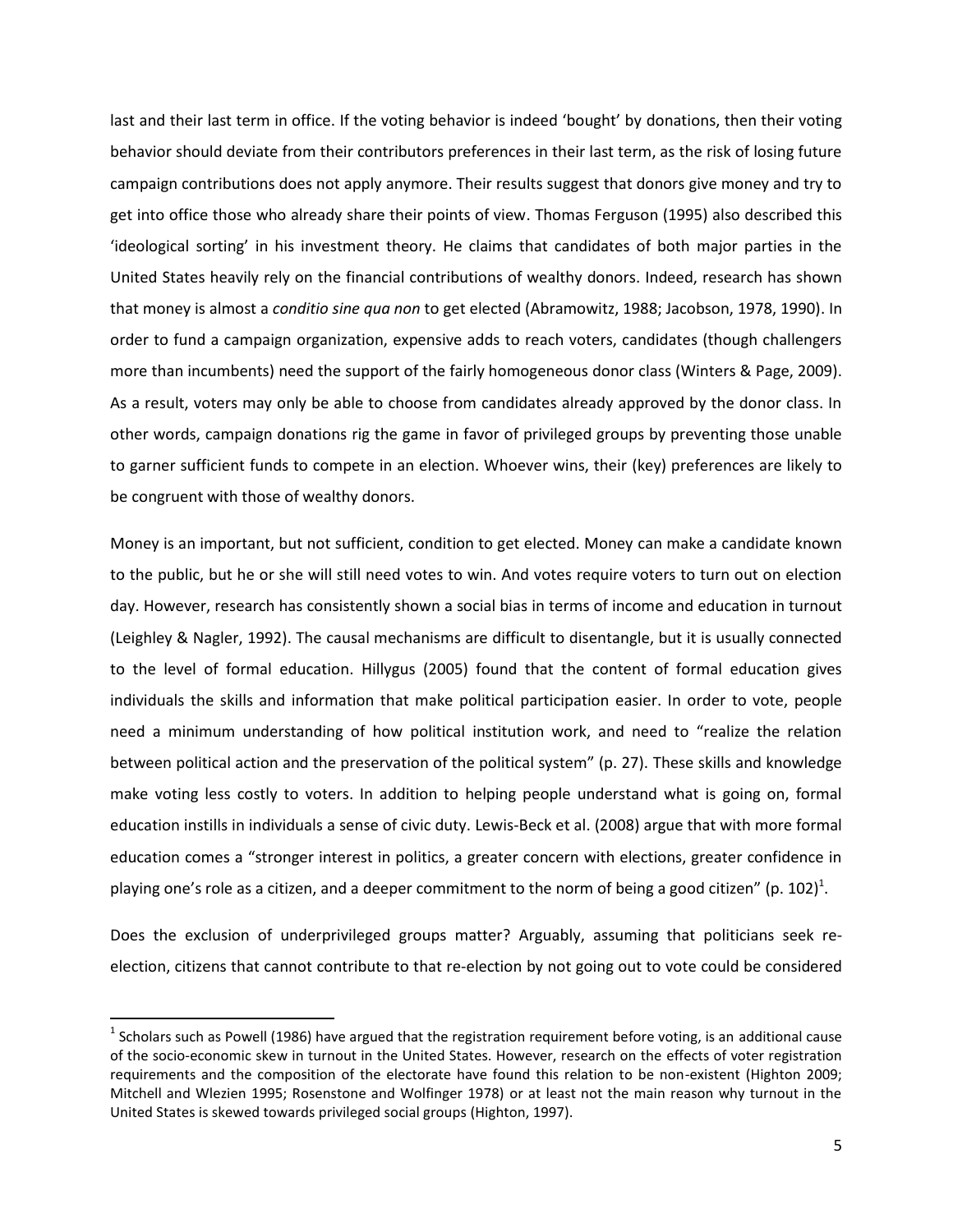irrelevant for political candidates. Adhering to the preferences of groups who are unlikely to vote, possibly alienating groups who are more likely to vote, is simply not a rational strategy if a candidate wants to win an election. Yet, some scholars argue that this does not need to be problematic as long as privileged and underprivileged voters share the same policy preferences. If there is a large consensus among voters regarding the future direction of public policy, then underprivileged voters are as likely to as privileged voters to have their preferences represented, despite the former not participating in the electoral process. In fact, if policy preferences do not differ between social groups, inequality in policy congruence between those groups is mathematically impossible. Soroka and Wlezien (2008) found that, except in the area of social welfare, there are only small differences between groups in what they want from government. However, their study was criticized by Martin Gilens (2009) for taking into account only eight items, all of which focused on government spending instead of regulatory or other policy actions. Furthermore, their survey items were about broad policy domain-wide preferences, which might obscure differences in policy preferences within a certain policy domain. In addition, Gilens (*ibid.*) found that, based on a dataset with more than 1,700 survey items about more specific policy issues, that there are substantial differences between the policy preferences of low and high income or education respondents. It is therefore highly likely that the social bias in turnout increases inequality in policy congruence.

# **The case of Belgium**

Belgium is small consociational federation is Western Europe. It consists of regions, Flanders and Wallonia and language communities, a Flemish and Francophone community. However, the region of Flanders and the Flemish language community, and Wallonia and the Francophone language community overlap to a substantial degree. Therefore, one could say that Belgium consists of two parts, each with a separate party and media system. Though its political systems is by no means a perfect democracy, it does possess characteristics that arguably reduce the likelihood of inequality in policy congruence between social groups. First is the mechanism of lobbying and the bias towards business interest groups. Belgium is often described as a country with a corporatist interest group system (Lijphart, 1999; Siaroff, 1999). Such a system is often characterized with small number of relatively large interest groups, which are further coordinated into national peak organizations. Furthermore, the leaders of these peak organizations, especially those of labor and business regularly meet, to negotiate comprehensive agreements that are binding to both. Despite some scholars suggesting a declining effectiveness of corporatism in Belgium (Baccaro & Lim, 2007), other scholars point to the persistence of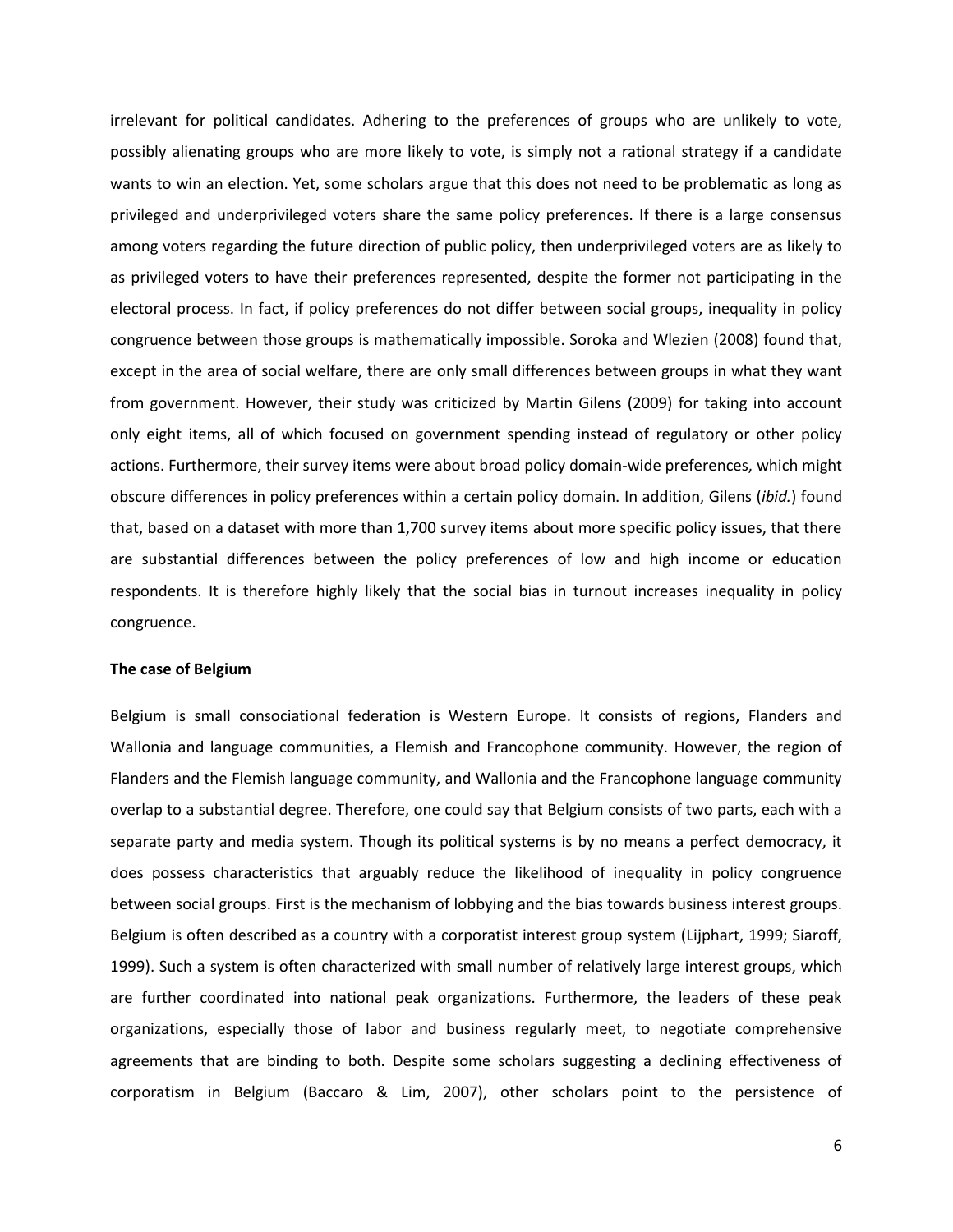interprofessional agreements, agreements on the changes in wages for the next two years (Devos & Sinardet, 2012), or collective bargaining agreements, both developed in the so-called 'Group van 10', meetings between key representative of the most important labor and business organizations (each with 5 representatives) (van Gerven & Beckers, 2009).

Furthermore, one of the factors that could give rise to a decline in the corporatist system of interest groups is the declining power of trade union trough their declining membership. This decreases the ability of trade union to act as representatives of workers. Indeed, there is a general trend of declining trade union membership in industrialized countries (Jelle Visser, 2006). However, those same studies show Belgium to be one of the exceptions in this regard (Pieter Liagre, 2012; Rie, Marx, & Horemans, 2011). They indicate that absolute union membership and union density (proportion of unionized wage and salary earners) have both increased. This increasing strength of trade unions in Belgium makes it more likely that trade unions continue to play a key role in (socio-economic) policy-making in Belgium, advocating redistributive policies and policies aimed at the protection of underprivileged social groups. This too stands in contrast with the United States where, as discussed earlier, lobbying activities are dominated by business interests, and where, in addition, trade union membership has a steady decline (Jelle Visser, 2006).

Second, Belgium has strict party and campaign finance laws (Weekers, Maddens, & Noppe, 2009). Until the 1990's, donations to political parties in Belgium was hardly regulated. On the contrary, it was even encouraged through tax deductibles. Gradually, however, restrictions were put into place, and donations ceased to be tax deductible and donations from both corporations and trade unions were banned. Since 1999, only natural persons may donate money to political parties. However, there is a 2000€ donation limit per person, and parties may not receive more than 500€ from the same person. In other words, if someone wants to reach his donation limit, then that person must divide his donations over at least 4 different political parties. These restrictions reduced the financial means available to parties and were therefore compensated by subsidies from the state. From the '70s onward, all recognized political parties received a fixed allowance and a variable amount per MP, and in addition, since the 1990's, they received direct state subsidies from the federal government and the regional governments.

In addition to regulating the overall financing of parties, the 1990's also saw the birth of campaign spending regulations. Since 1993, parties cannot spend more 1 million€ regardless of coinciding elections (such was for example the case in 2009 and 2014). On top of the money spend by parties, candidates may spend money of their own. These limited are determined by the size of the constituency in which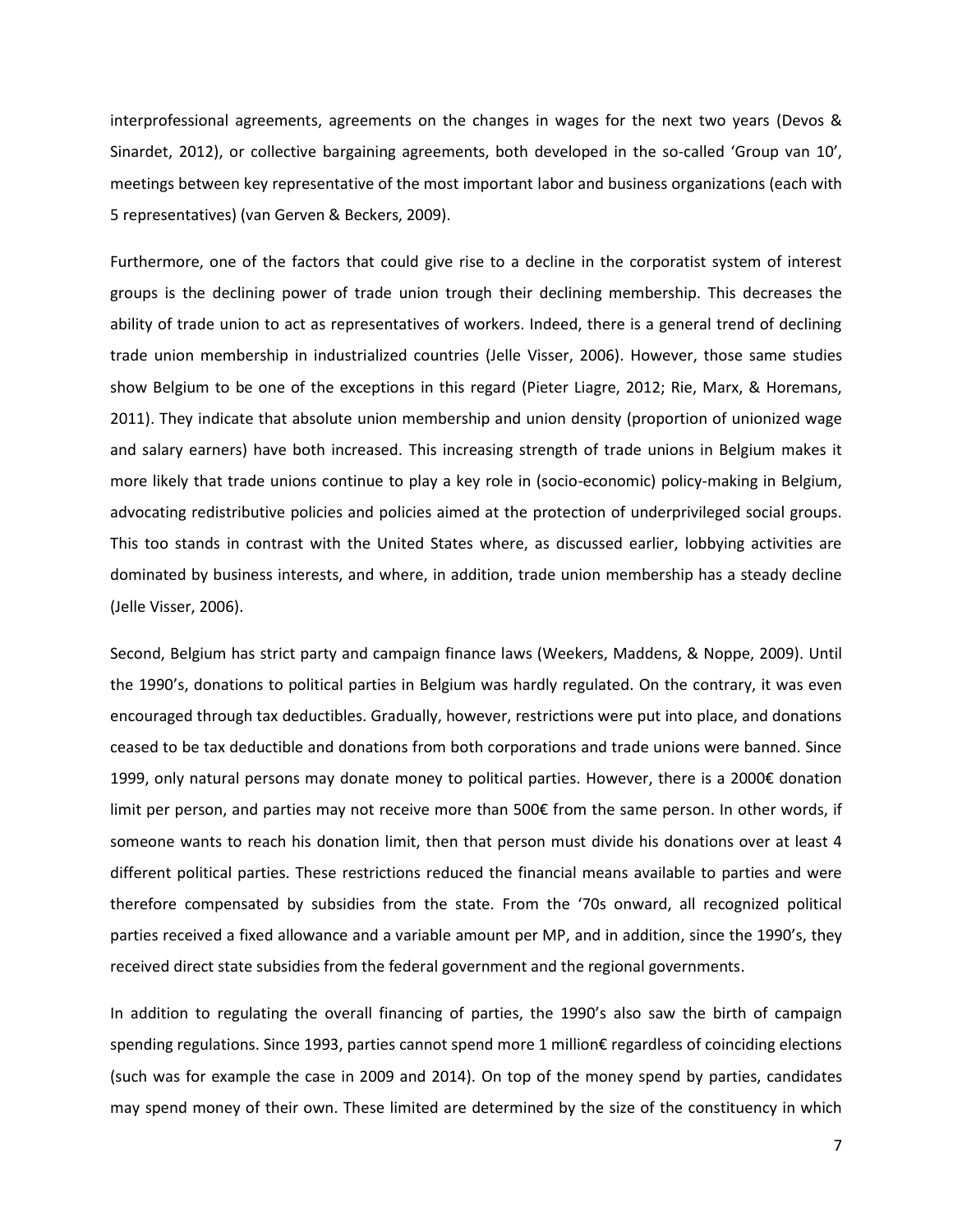they run for office and their place on the party list. However, in reality there is no clear distinction between the spending of parties and the spending of candidates. Parties often demand of candidates to set aside some part of the money they can spend for party spending (Maddens & Smulders, 2014). Furthermore, third party spending in favor of a certain party or certain candidates is considered to be spending by the party or candidates themselves, unless they explicitly demand the third party to stop their campaigning (Weekers et al., 2009). Finally, parties may not, in the three month preceding an election, broadcast commercials on TV, radio or in movie theatres, nor are they allowed to use commercial billboards, distribute gadgets or set up of telephone campaign. Parties are allowed to use non-commercial billboards, set up specifically for an electoral campaign, and broadcast a limited number of free commercials on the public television and radio. As a result of these regulations, there are only small discrepancies between the spending limits of parties in Belgium. In the last election in Belgium, for the regional, federal and European parliament, spending limits ranged from 5.3 million€ to 3.0 million€<sup>2</sup>. Given the restriction on how parties can raise money, how much they can spend and on what they can spend it, it makes nearly impossible for a donor class to pre-select parties or candidates in an election.

Finally, Belgium also has compulsory voting. Instituted in 1897, with the introduction of plural voting, it is the main cause why turnout has been consistently high in Belgium. Turnout has been around 90% or more since WOII<sup>3</sup>. Not only is turnout larger than in other, comparable, countries, turnout has been far more equal. Studies have found no relation between education level and likelihood to vote (De Winter & Ackaert, 1993; De Winter & Johan Ackaert, 1994). However, abolishing compulsory voting in Belgium would decrease turnout to about 60% and would lead to an overrepresentation of higher educated citizens in the voting public (Hooghe & Pelleriaux, 1998). Nevertheless, some scholars doubt that compulsory voting matters in the end. Selb and Lachat (2009) found that, when excluding voters who indicate they would not vote were it not compulsory, that the electoral result would still be the same. They conclude that, while compulsory voting equalizes turnout, it does not equalize how well everyone votes in accordance with their policy preferences.

Yet, there may be consequences of abolishing compulsory voting that cannot be explored through a selfreporting question in an election survey (Jensen & Spoon, 2011). The thesis of Selb and Lachat (2009), in that compulsory voting makes little difference, assumes that parties would not adjust to this 30-40% drop in turnout if compulsory voting would be abolished. Arguably, parties, all of them, would adapt to

 $\overline{a}$ 

 $2$  There were parties with lower spending limits, but this is because they do not have candidates in all districts or do not have candidates for all parliaments. To have comparable parties, we excluded these parties.

<sup>3</sup> http://www.ibzdgip.fgov.be/result/nl/main.html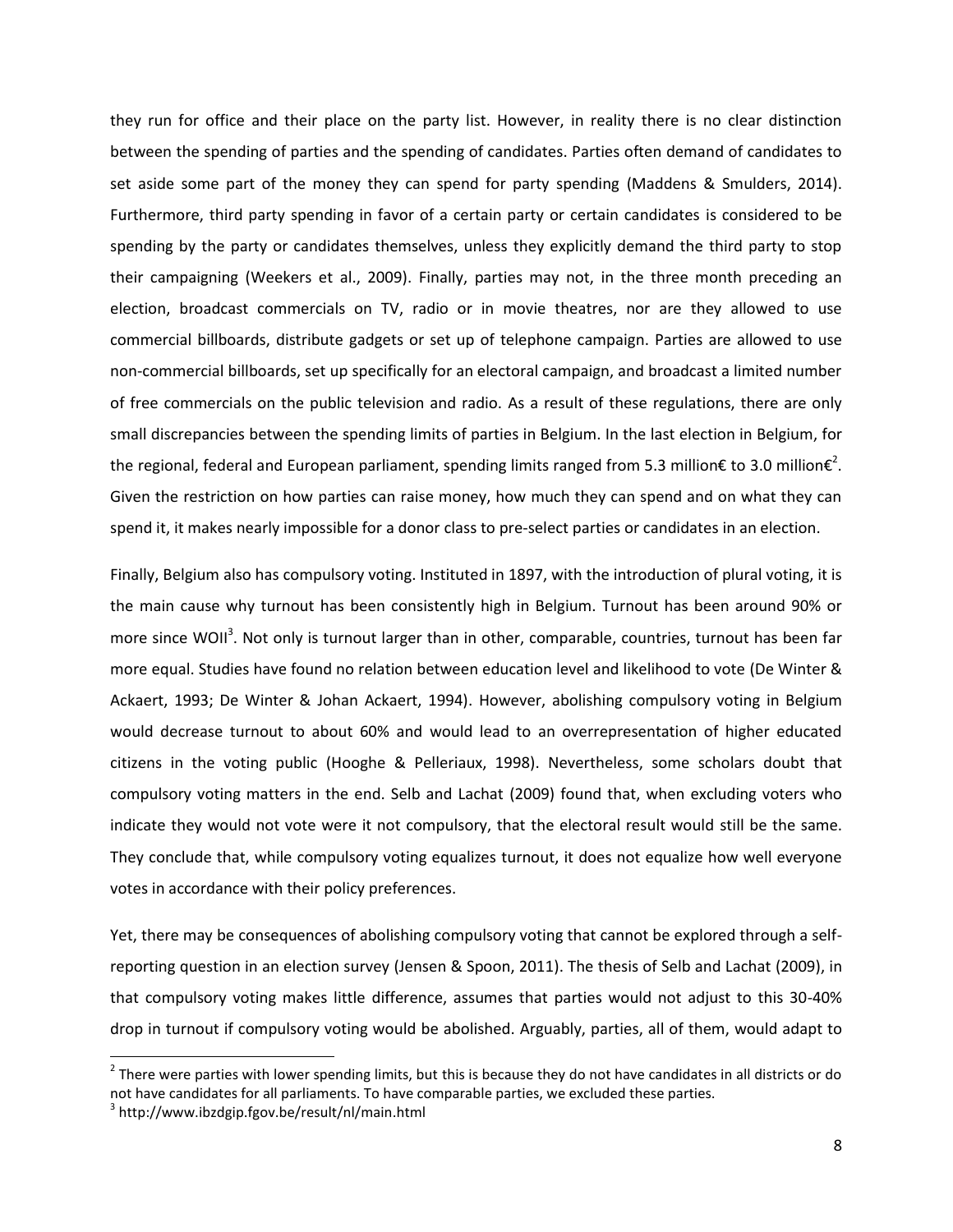this change by taking positions that are closer to the preferences of voters that would still turn out to vote, at least possibly moving away from voters that would abstain. Conversely, when otherwise abstaining voters would be including in the voting public through compulsory voting, all parties would want an as large as possible share of those voters to vote for them. To this end, they would probably take at least some policy positions that are congruent with the preferences of these voters. It is therefore possible that compulsory voting does not change the balance of power between parties dramatically, but that it can bring the a party system as a whole closer or further away from the preferences of groups who are less likely to vote without compulsory voting. As Giger et al. (2012) explain it, "the gap in the participation rate of different income groups might affect the strategic positioning of [all] parties" (p.50). We are therefore not so quick to dismiss the potential contributions of compulsory voting to the equal representation of policy positions. If lower educated voters are as likely to vote as higher educated voters due to compulsory voting, it would be a rational strategy for parties to adhere equally to the preference of both groups of voters.

On the three major factors that scholars have identified as leading to a representational bias in favor fo the policy preferences of privileged social groups in the United States, Belgium has the opposite features: instead of an overrepresentation of business in lobby activities, Belgium has institutionalized negotiations between labor and business; instead of a dependence on a donor class for funds, Belgium has banned corporate sponsorship and strongly regulated the conduct of parties and candidates during an electoral campaign; instead of voluntary voting, Belgium has compulsory voting, effectively eliminating the socio-economic skew in turnout. Scholars that study inequality in policy congruence in the United States often point to these characteristics as the causes of inequality in policy congruence. If true, a political system without these characteristics should be able to severely reduce or even render non-existent the (institutionally caused) differences in policy congruence between privileged and underprivileged social groups. Instead of often favoring the policy positions of higher educated or higher income voters, legislatures in Belgium should be equally congruent with privileged and underprivileged groups. This paper seeks to test this argument. In an institutional environment least likely to give rise to an unequal policy congruence of various social groups, to what extent do we still find inequality in policy congruence? This is the research this paper seeks to answer:

*RQ: To what extent is parliament in Belgium more congruent with privileged groups (higher educated, higher income voters) than with underprivileged groups (lower educated, lower income voters)?*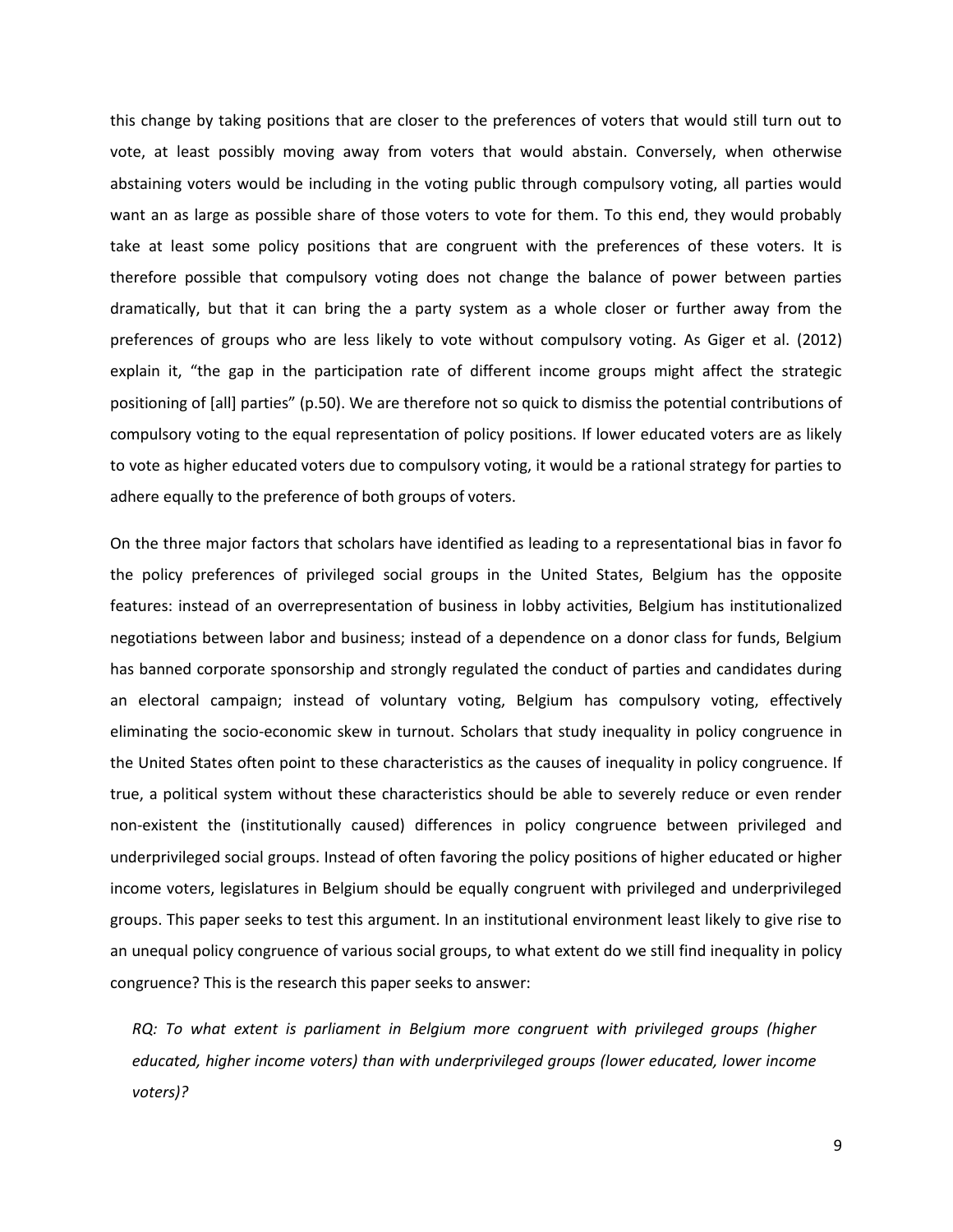#### **Data and method**

 $\overline{a}$ 

While many studies focus on 'dyadic policy congruence', the congruence between voters and a specific party or representative (Belchior, 2012; Giger et al., 2012; Walgrave & Lefevere, 2013), Pitkin herself emphasized the normative ideal of having a legislature that reflects the will of the people. In this 'collective policy congruence'-view, elections are seen as the mechanisms through which voters ensure that a legislature as a whole is a proper reflection of the public in terms of policy preferences (Andeweg, 2011; Golder & Stramski, 2010; Weissberg, 1978). Instead of measuring how congruent voters are with a party, this 'collective' perspective focuses on how the distribution of preferences in a legislature match the distribution of preferences in a population (Andeweg, 2011; Golder & Stramski, 2010). In addition, as inequality is usually defined as the extent to which political elites as a whole or political institutions favor the preferences of certain groups above those of others (Giger et al., 2012; Jacobs & Page, 2005; Lefkofridi et al., 2012), a collective approach seems to fit the research question best. Some studies focus on governments, as this comes closer to actual policy (Giger et al., 2012). However, government formation is ruled by its own dynamics (Martin & Stevenson, 2001), and a preference bias in a legislature as a whole makes it more likely that any government, supported by a legislative majority, will be biased towards those same preferences as well. To study inequality in policy congruence, we therefore take the collective approach. According to the conceptualization of collective policy congruence of Golder and Stramski (2010) proper collective policy congruence is achieved when the distribution of preferences in a legislature matches the distribution of preferences in the voting population:

$$
collective\ congruence = 1 - \left[ \sum_{i=1}^{k-1} |F_i^*(parallelment) - F_i^*(voters)| \right]
$$

where 'k' stands for the number of categories in an opinion measure and 'F\*' for the relative cumulative frequencies<sup>4</sup>. For a given measure of policy preference, be it an 11-point scale or a 5-point Likert scale, they subtract the relative cumulative frequency of each category (except the last) of the measure on the voter side from the relative cumulative frequencies of the measure on the legislature's side, than take the absolute value of the outcome and finally sum all the outcomes. The result can be considered the distance between the two distributions. Here, we apply this same formula, but instead of calculating policy congruence between a legislature and the entire voting population, we calculate policy congruence between the legislature and different social groups:

 $^4$  In addition, we subtract the formula of Golder and Stramski (2010) of 1 as to have high values reflect high levels of congruence and low values reflect low levels of congruence.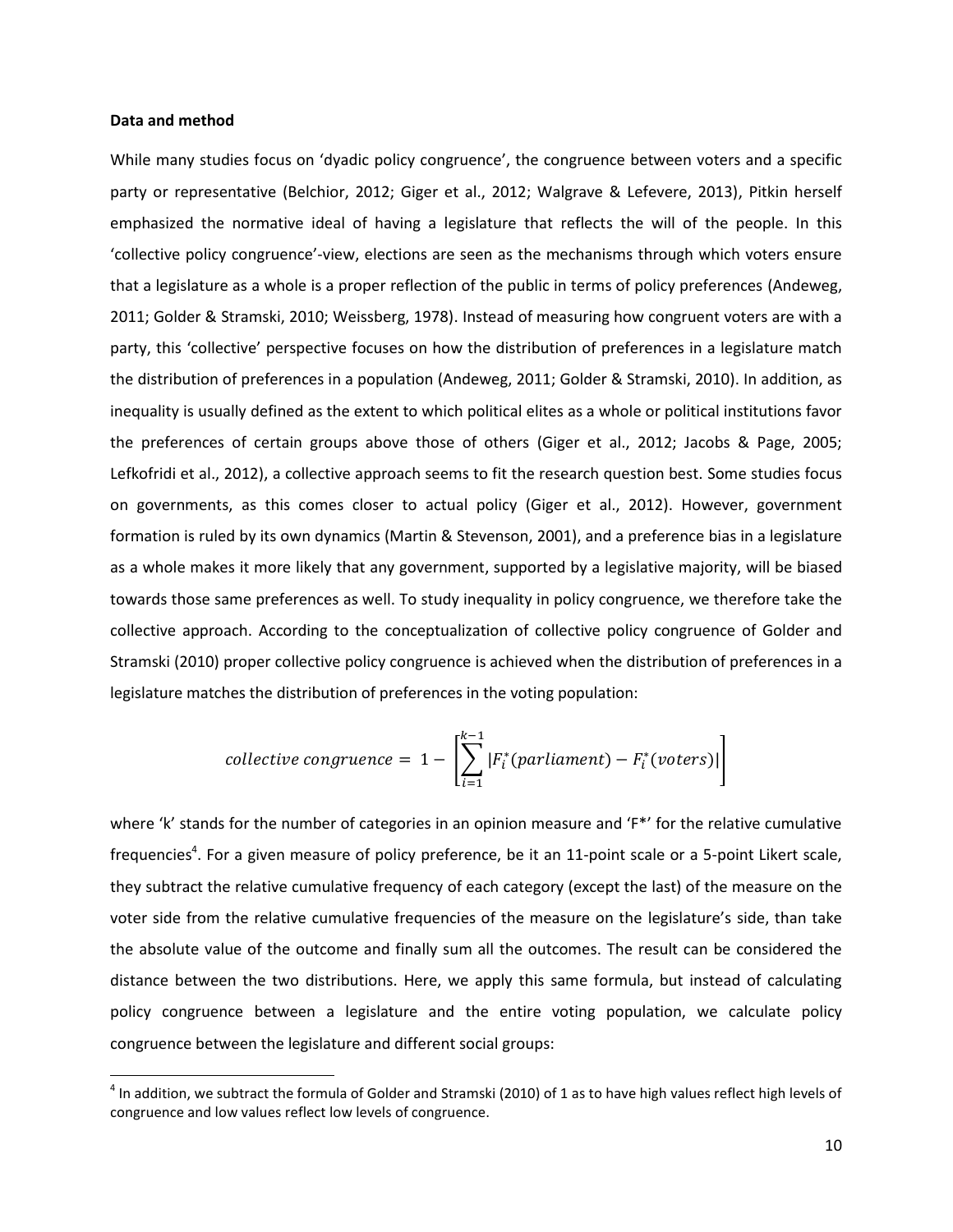collective congruence = 
$$
1 - \left[\sum_{i=1}^{k-1} |F_i^*(parallel) - F_i^*(social\ group)|\right]
$$

While this measure indicates absolute levels of policy congruence, inequality in policy congruence refers to a relative difference between the policy congruence of various social groups. Therefore, we require an additional measure to indicate whether one social group is more congruent than the other. To do so, we subtract the collective policy congruence of a privileged social group from the collective policy congruence of a underprivileged social group :

# Inequality in c. congruence

# $= c$ . congruence (priviliged group) – c. congruence (underpriveliged group)

When comparing the collective policy congruence of two social groups, there are three possibilities: 1) the privileged group is more congruent than the underprivileged group, 2) the underprivileged group is more congruent than the privileged group, and 3) the privileged and underprivileged group are equally congruent with the legislature. By subtracting the collective policy congruence of the underprivileged group from the collective policy congruence of the underprivileged group, our measure of inequality in collective policy congruence is positive when privileged groups are more congruent with a legislature than underprivileged groups, negative when privileged groups are less congruent with a legislature than underprivileged groups, and zero when collective policy congruence is equal. The three mechanisms that can make a legislature biased towards certain policy preferences are likely to affect education and income groups. Therefore, we calculate 1) the inequality in collective policy congruence between lower<sup>5</sup> and higher educated voters<sup>6</sup> and 2) the inequality in collective policy congruence between the lowest two income deciles and the highest two income deciles. These are the dependent variables in our analyses.

We use two sets of data. The first is a representative online voter survey of 2080 eligible Belgian voters, taken in March 2014, in the run-up to elections of May 25<sup>th</sup> 2014 for the Flemish and Walloon regional parliaments, the national parliament. In the voter survey, respondents were asked to answer 106 (Flanders) to 113 (Wallonia) statements containing policy proposals. These statements will be our unit of analyses. Voters could either 'agree' or 'disagree' with a statement. In order to avoid respondent fatigue, the survey was split up into two waves. Studies have shown that when surveys take more than 20

 $\overline{a}$ 

<sup>&</sup>lt;sup>5</sup> Voters who have no or only an elementary school degree

 $^6$  Voters who graduated from graduate school or have a university degree or higher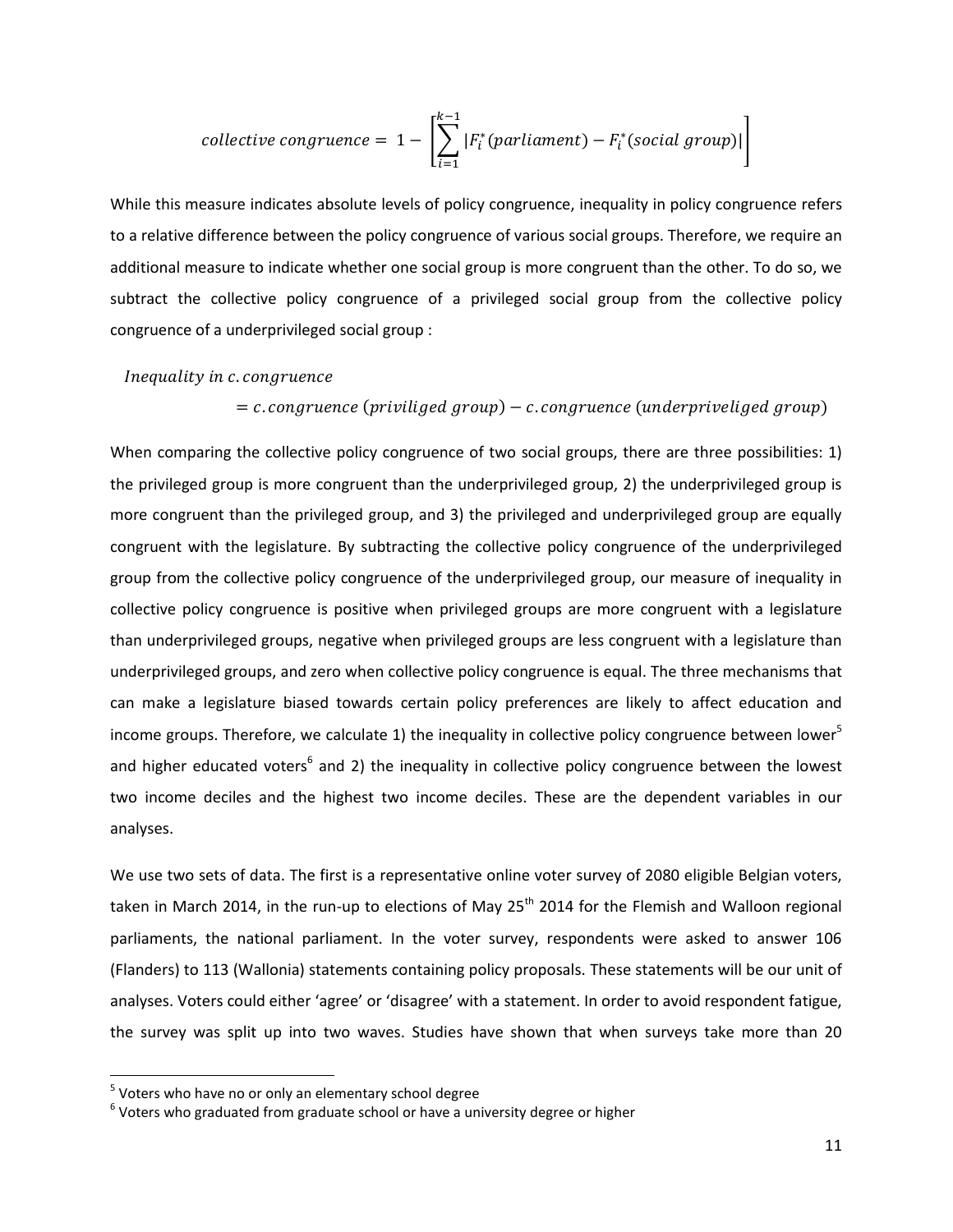minutes to complete, the quality of the responses begins to decrease (Galesic & Bosnjak, 2009). Due to the two-wave strategy, the average length of a survey wave was only 15min. The survey also contains social background factors such education and income. The response rate of the survey, across both waves, was on average 17%. However, due to quota sampling, the composition of the sample accurately reflects the Belgian population in terms of gender, age, and education. The survey was conducted by TNS Dimarso.

The second data set is a party survey. The same statements presented to voters in the online survey were also presented to all political parties in Belgium who had at least one representative sitting in either the regional, federal ( $n = 11$ ). The Belgium party landscape is split along the Flemish/Francophone linguistic divide (De Winter, Swyngedouw, & Dumont, 2006). There are 6 Flemish and 5 Francophone parties in our sample. As was the case for voters, parties could only answer the statements with 'agree' or 'disagree'. While one position for an entire party would be a tenuous assumption in political contexts where parties are not very important, research has shown that there is almost perfect party cohesion in Belgium (Depauw, 2003). When MPs have to vote on a piece of legislation, they do so according to the party line. Deviations from the party line are not impossible, but rather the exceptions that proves the validity of the general rule. These party positions were used to calculate the distribution of policy preferences in the parliament. The proportion of the parliament that 'agrees' or 'disagrees' with a policy statement equals the sum of the seats of all parties that agree or disagree with that policy statement. For example, in a parliament with 100 seats, if 3 parties agree with a policy statement, with respectively 10, 15 and 20 seats, then the proportion of the parliament that agrees with that policy statement is (10+15+20)/100 = 45%. As there are two possible answers to a policy statement, it follows that 55% of the parliament disagrees with that policy statement.

The 106 or 113 statements contain statements regarding regional and federal policies. The statements on regional policies are different for Flemish (50 statements) and Francophone (56 statements) voters and parties, and are tailored to reflect the regional differences in relevant policy issues. The statements regarding federal policy issues (61 statements) were identical for both Flemish and Francophone voters. However, Belgium has a separate Flemish and Francophone party and media system, even at the federal level. Party competition for seats in the federal parliament happens in each region separately. Furthermore, the federal parliament is subdivided in a Flemish and Francophone language group, with a fixed seat distribution for each group. In other words, the Belgian federal parliament can be considered to consist of a 'Flemish federal parliament' and a 'Francophone federal parliament'. Logically, each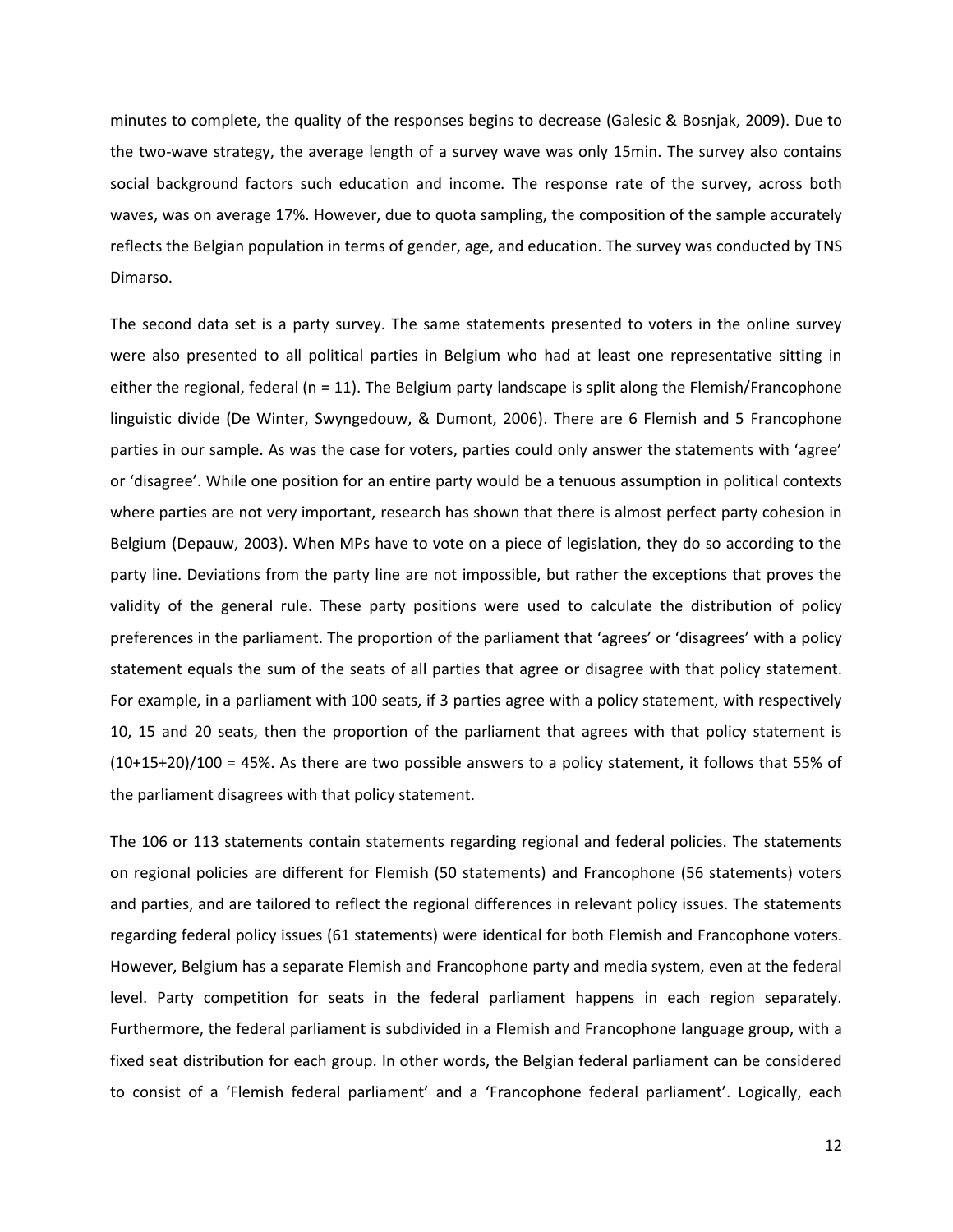language group in the federal parliament should, collectively, represent its language community. Therefore, for federal policy statements, we measure how congruent each language group is with various social groups *within* its own language community. Though the statements touch upon the same federal policy issue, the separate party and media landscape make them independent cases in which to study inequality in policy congruence. Furthermore, the institutional arrangements that make Belgium as least likely case to find inequality in policy congruence apply to both the federal parliament and the regional parliaments. In addition, elections for both the federal parliament and the regional parliaments can be considered first-ordered elections (Deschouwer, 2012). Therefore, both federal and regional policy statements are regarded as independent cases in which to study inequality in policy congruence. This brings the total number of policy statements to 229<sup>7</sup>. For every statements, we use the aforementioned formula to measure inequality in policy congruence, our dependent variable.

An important question to answer with regards to inequality in representation is what happens when opinions diverge. It is obvious that privileged and underprivileged groups are equally congruent when they have the same position on policy (Soroka & Wlezien, 2008). Their collective policy congruence might be poor or great, but it will at least be equal. Our main independent variable is the *difference in policy position* between the privileged and underprivileged group. More specifically, as our statements are dichotomous in nature, difference in policy position is the absolute difference between percentage of voters who agreed with a policy statements within a privileged and an underprivileged social group.

In our analyses, we also control for language group (Flemish or Francophone), the legislature (regional or federal) and issue salience. Voters were asked to indicate how important each policy domain is on an 11 point scale ranging from 0 (not important at all) to 100 (very important). Each statement was assigned to one or two policy domains, depending on the multifaceted nature of the statement. Saliency is measured as the importance voters<sup>8</sup> attach to the policy domain of a statement. For the statements with two policy domains, we took the average. In addition, we look at how inequality in collective policy congruence varies across issue domains. We test whether inequality is smaller or larger in 2 policy domains: economic policy and social security. Both domains touch upon the material interests of either privileged groups, underprivileged groups or both. In the sample of 229 policy statements, there are 86 statements covering an economic policy issue (e.g. "Wages should be frozen if they are rising faster than in

 $\overline{a}$ 

 $<sup>7</sup>$  A list of all the statements can be requested from the author.</sup>

 $8$  We took the average importance of all voters as there were little to no difference between education or income groups in this regard.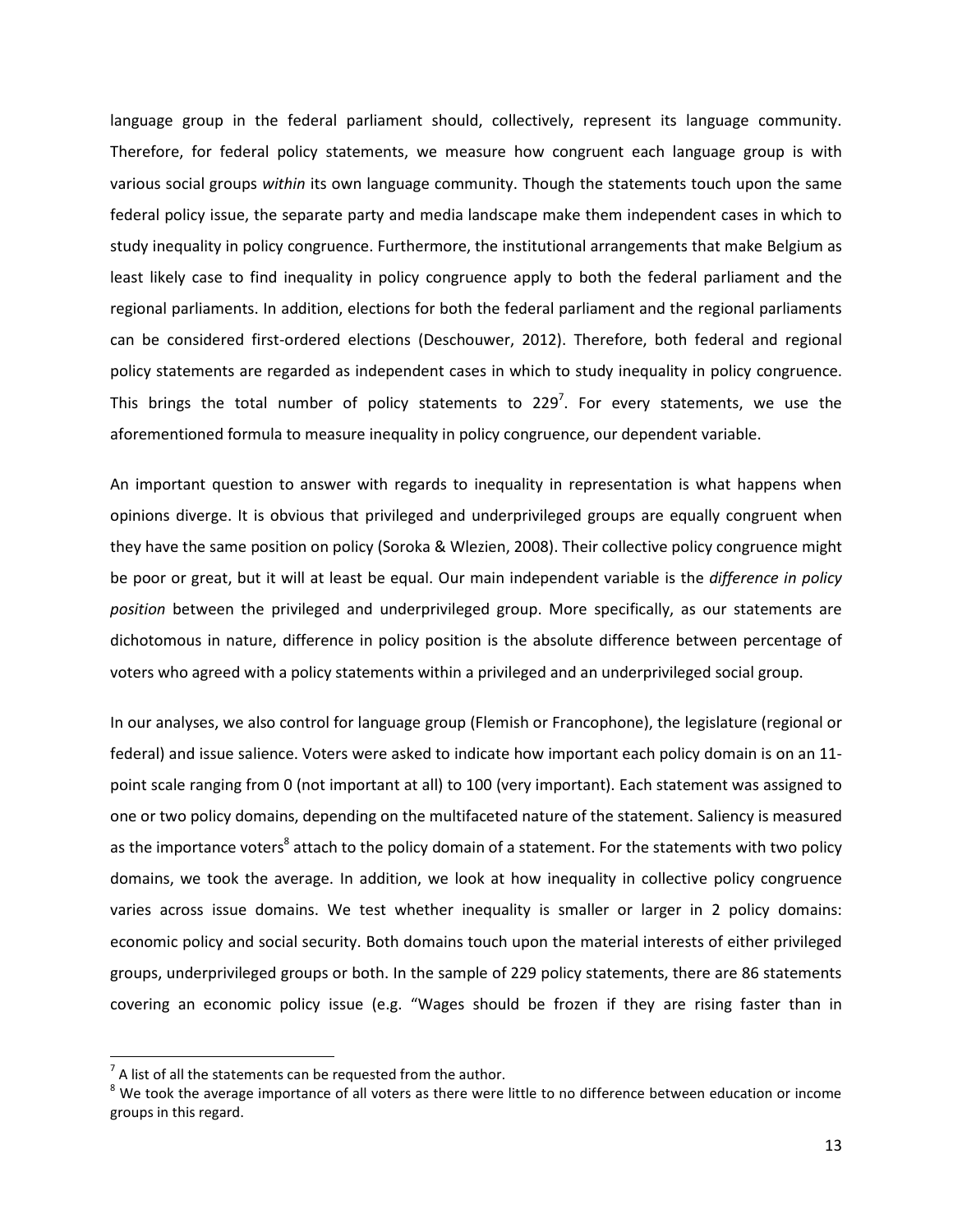neighboring countries") and 65 statements on social security (e.g. "The retirement age should not rise"). We created 2 dichotomous values indicating whether a statements belongs to a certain policy domain (1) or not (0). The variables are not mutually exclusive; a statement can belong to one or both policy domains.

Finally, we control for the extent to which social groups vote correctly. As mentioned before, the focus of this paper is on institutional inequality in policy congruence, not how inequality is self-inflicted by voting against your own policy positions. Previous studies have found that privileged voters are more congruent with the party they vote for (Lau, Andersen, & Redlawsk, 2008; Lau & Redlawsk, 1997; Lesschaeve & Meulewaeter, 2015). Higher educated or higher incomes voters simply choose more correctly than other voters in the polling booth. On an aggregated level, this may cause a legislature to be generally more congruent with the preferences of the group that voted correctly. To control for differences in correct voting, we calculate, within each social group, how often voters were congruent with their preferred party on a policy statement. This gives us a percentage of correct voting for each statement for each social group. Then, we deducted the percentage of correct voting in the underprivileged group from the percentage of correct voting in the privileged group. The result is a measure of inequality in correct voting. This variable is positive when higher educated or incomes voted more correctly than lower educated or incomes, or negative when lower educated or incomes voted more correctly than higher educated or incomes. Table 1 gives an overview of all the variables.

| Variable                                                   | Mean  | S.D.  | Min.         | Max.           |
|------------------------------------------------------------|-------|-------|--------------|----------------|
| Collective policy congruence - lower educated voters (%)   | 69.23 | 20.90 | 16.54        | 99.83          |
| Collective policy congruence – higher educated voters (%)  | 72.82 | 18.07 | 22.26        | 99.96          |
| Collective policy congruence – lower income voters (%)     | 70.12 | 20.48 | 14.77        | 100.00         |
| Collective policy congruence – higher income voters (%)    | 73.34 | 18.31 | 18.99        | 99.84          |
| Inequality in collective policy congruence (education) (%) | 3.59  | 10.39 | $-27.17$     | 31.42          |
| Inequality in collective policy congruence (income) (%)    | 3.22  | 14.40 | $-41.32$     | 43.27          |
| Difference in policy position (education) (%)              | 8.79  | 6.95  | 0.18         | 31.42          |
| Difference in policy position (income) (%)                 | 12.48 | 9.72  | 0.00         | 43.27          |
| Language group (Flemish (1) - Wallonia (2))                | 1.52  | 0.50  | $\mathbf{1}$ | $\overline{2}$ |
| Legislature (Federal (1) – regional (2)                    | 1.47  | 0.50  | $\mathbf{1}$ | $\overline{2}$ |
| Saliency                                                   | 7.09  | 0.82  | 5.31         | 8.17           |
| Economic policy (yes $(1)$ – no $(0)$ )                    | 0.38  | 0.49  | 0            | 1              |
| Social security (yes $(1)$ – no $(0)$ )                    | 0.28  | 0.45  | $\Omega$     | 1              |
| Inequality in correct voting (education)                   | 0.01  | 0.11  | $-0.32$      | 0.30           |
| Inequality in correct voting (income)                      | 0.01  | 0.15  | $-0.45$      | 0.39           |

|  |  |  | Table 1: Descriptives of all the variables |  |  |  |  |
|--|--|--|--------------------------------------------|--|--|--|--|
|--|--|--|--------------------------------------------|--|--|--|--|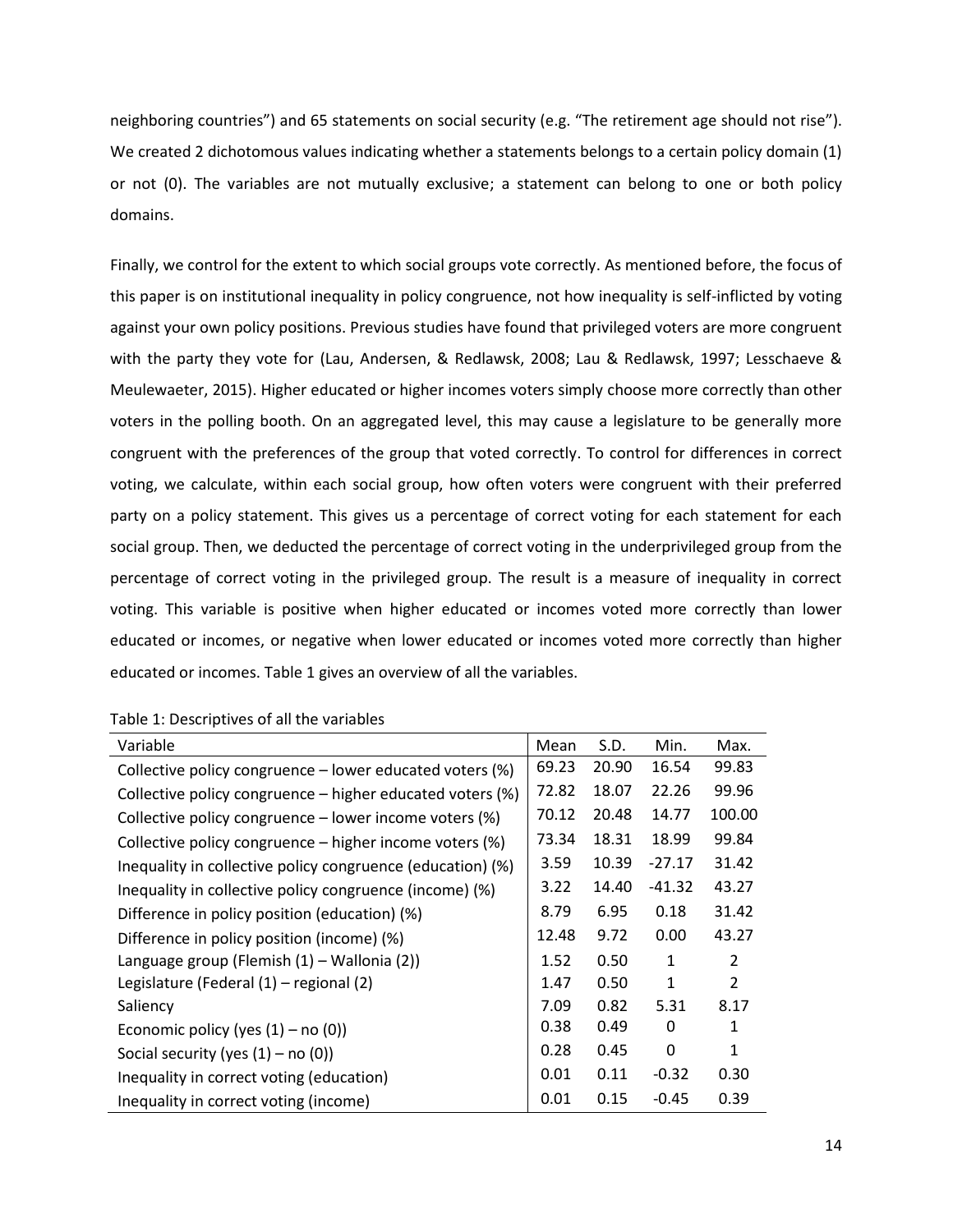### **Results**

We want to analyze how often, based on a sample of 229 policy statements, privileged groups (higher educated or higher income voters) are more congruent the legislature in Belgium than underprivileged groups (lower educated or lower income voters. For each of the statements, we calculated whether the distribution of policy positions in parliament is more congruent with the distribution of policy positions among higher educated or income voters or lower educated or income voters. Table 2 provides an summary of the collective policy congruence of higher and lower educated voters and higher and lower incomes across the 229 statements.

Table 2: Collective policy congruence for and higher and lower educated voters and lower and higher incomes

|                     |     | Collective policy congruence | Collective policy congruence   |     |           |  |
|---------------------|-----|------------------------------|--------------------------------|-----|-----------|--|
| Lower educated      |     | 69.23%                       | Lower income deciles<br>70.12% |     |           |  |
| Higher educated     |     | 72.82%                       | Higher income deciles          |     | 73.34%    |  |
| Difference<br>2.43% |     | <b>Difference</b>            | 3.22%                          |     |           |  |
| T-value             | Df. | Sig.                         | T-value                        | Df. | Sig.      |  |
| 6.01                | 228 | P < 0.001                    | 3.38                           | 228 | P < 0.001 |  |

The average collective policy congruence of lower educated voters is just more than 69%. This means that the distribution of preferences of lower educated voters and the distribution of preferences in parliament overlap for more than two thirds. For lower incomes, this overlap is a little over 70%. For both education and income however, the overlap with parliament is higher for the privileged group: +2.43% for higher educated voters and +3.22% for higher incomes. While small, both differences in collective policy congruence are highly significant. Figure 1 and 2 visualizes the differences in collective policy congruence for each individual policy statement. Every bar represents one policy statement, and the size of the bar represents the margin by which each social group is more congruent with parliament than the other (*inequality in collective policy congruence*). The statements are placed in order of decreasing difference in collective policy congruence, and the x-axis indicates the relative rank order of a policy statement (rank order divided by the total number of policy statements (229)). Both figures show that, when counting the number of statements on which they are more congruent with parliament, privileged groups are more often more congruent with parliament than underprivileged groups, both for education and income. Specifically, higher educated voters are more congruent with parliament than lower educated voters in 63% of the policy statements, and higher incomes are more congruent with parliament than lower incomes in 59% of the policy statements.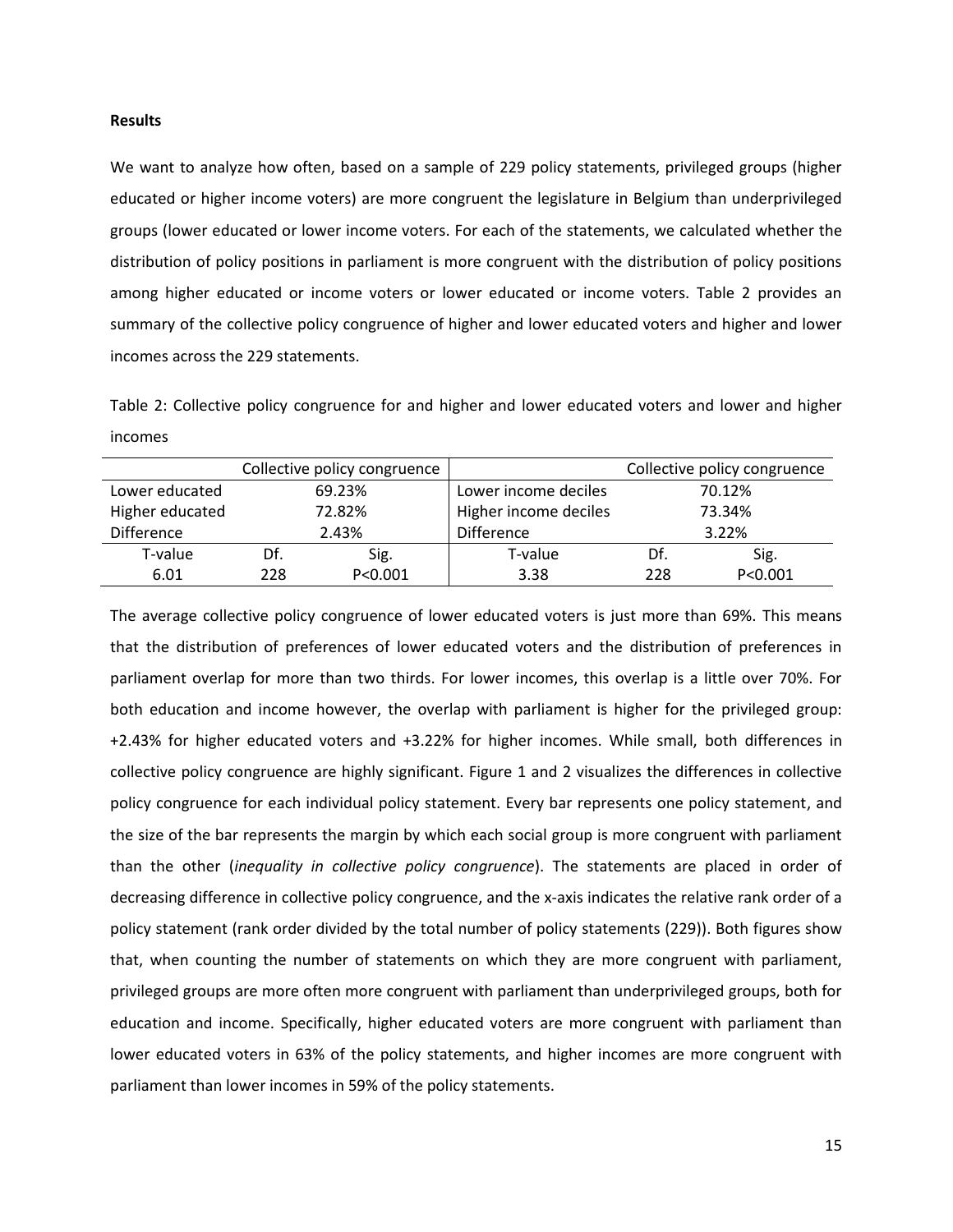

Figure 1: Inequality in collective policy congruence for higher and lower educated voters

Figure 1: Inequality in collective policy congruence for higher and lower incomes

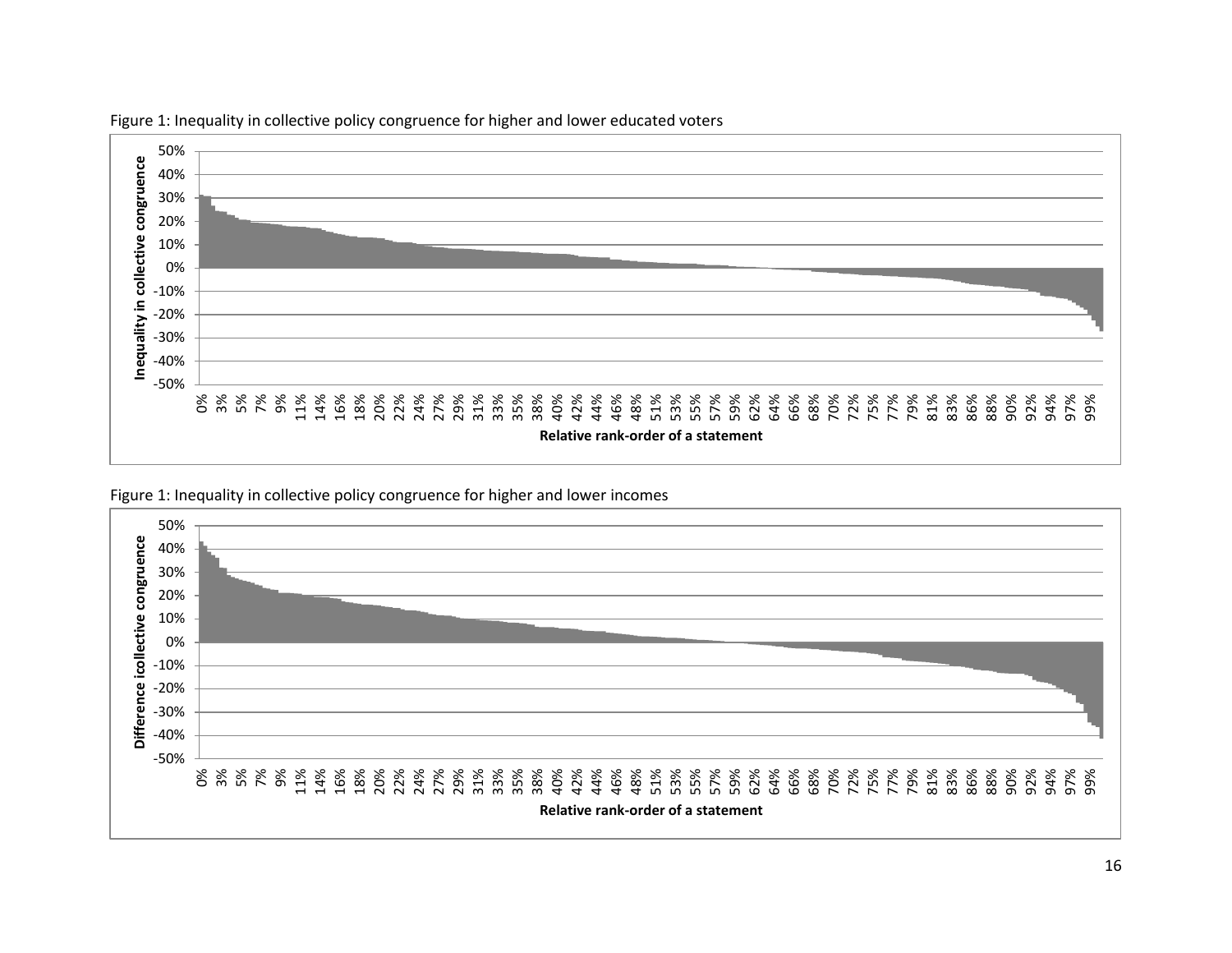As discussed above, when privileged and underprivileged groups have similar preferences, then the lack of inequality in collective policy congruence is a certainty. To further gauge the extent to which parliament in Belgium is biased toward the preferences of certain social groups, it is important to see whose positions are preferred when positions diverge. In the analyses below, we seek to explain the difference in collective policy congruence between lower and higher educated and between low and high income voters by the difference in opinion between those groups.

Table 3 shows the results of the multivariate analyses. Unsurprisingly, the difference in opinion between social groups is the strongest predictor of the difference in collective policy congruence, reaching conventional levels of statistical significance for both differences between lower and higher educated and lower and higher incomes. More importantly, however, is the sign of the coefficient, which is also always positive, indicating that large difference in opinions correlate to large, positive differences in collective policy congruence. As positive values indicate that higher educated or high income voters are more congruent with parliament than their underprivileged counterparts, the results suggest that, when opinions diverge, privileged groups are more likely to draw the longest straw. Furthermore, the difference in policy positions is significant while controlling for the degree to which groups vote correctly and contribute to their own inequality in collective congruence (*inequality in correct voting*), which also relates significantly to inequality in collective policy congruence. In other words, regardless of how correctly lower educated or lower incomes vote, the legislature has an bias towards the preferences of the well-off.

The type of legislature (*regional or federal*) only plays a role in explaining inequality in collective policy congruence between the lower and higher educated: regional parliaments seem to be more biased towards higher educated than the federal parliament. Region, on the other hand, only appears does have an effect on inequality in collective policy congruence between higher and lower incomes. In Wallonia, the inequality between income groups is significantly lower. Finally, the inequality in collective policy congruence appears to be lower on policy statements regarding social security. On such policy statements, lower educated voters are about 3% more congruent with parliament than on other issues. While this is in accordance with previous research, the effect is not confirmed in the model on the differences between lower and higher incomes and the size of the effect is rather small (2.9%).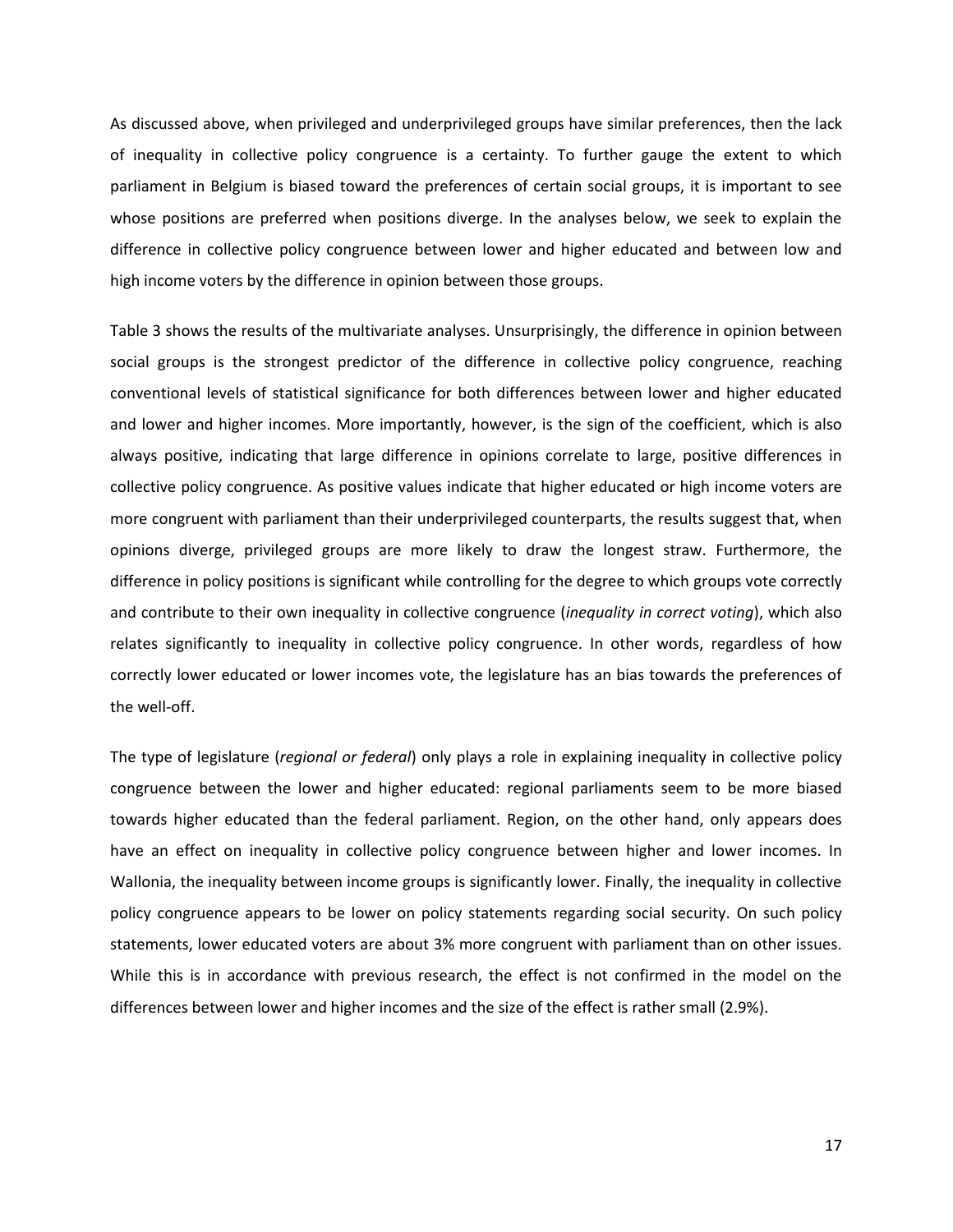|                                   |         | Model 1: Education |        | Model 2: Income |      |       |  |
|-----------------------------------|---------|--------------------|--------|-----------------|------|-------|--|
|                                   | B       | S.E.               | Sig.   | B               | S.E. | Sig.  |  |
| Difference in policy<br>positions | 0.64    | 0.10               | ***    | 0.41            | 0.13 | $***$ |  |
| Inequality in correct voting      | 0.40    | 0.08               | ***    | 0.29            | 0.08 | ***   |  |
| Flanders (ref. cat.)              |         |                    |        |                 |      |       |  |
| Wallonia                          | $-1.68$ | 1.07               |        | -4.65           | 1.72 | $* *$ |  |
| Federal parliament (ref. cat)     |         |                    |        |                 |      |       |  |
| Regional parliament               | 3.86    | 1.14               | ***    | 2.99            | 1.76 |       |  |
| Saliency                          | 0.07    | 0.72               |        | $-1.21$         | 1.29 |       |  |
| Economic policy                   | 1.38    | 1.22               |        | 2.19            | 2.01 |       |  |
| Social security                   | $-2.90$ | 1.41               | $\ast$ | $-1.72$         | 2.28 |       |  |
| Constant                          | -5.88   | 5.24               |        | 8.65            | 8.84 |       |  |
| Adj. $R^2$                        | 41.97%  |                    |        | 20.19%          |      |       |  |
| N                                 |         | 229                |        |                 | 229  |       |  |

Table 3: explaining inequality in collective policy congruence

OLS regression;  $* = p \le .05$ ;  $** = p \le .01$ ;  $*** = p \le .001$ 

The model as a whole also appears to be working better in explaining the differences in collective policy congruence between education group than it is in explaining the differences in income groups. It explains over 40% of the differences in collective policy congruence for education groups, while this is 20% for income groups. This suggests that education might be a more relevant to inequality in collective congruence in the Belgian case. Figure 2 represents the relation between difference in opinion and inequality in collective policy congruence, both for education and income, in the form of the predicted values, based on the models in table 3. All other variables are kept at their mean value. It shows that when the policy preferences of privileged and underprivileged diverge, the inequality in collective policy congruence steadily increases, up to respectively a difference of 64% and 41% for education and income groups when there is total polarization. It increases in favor of the positions of higher educated and higher income voters, as shown by the positive predictive values of inequality in collective policy congruence.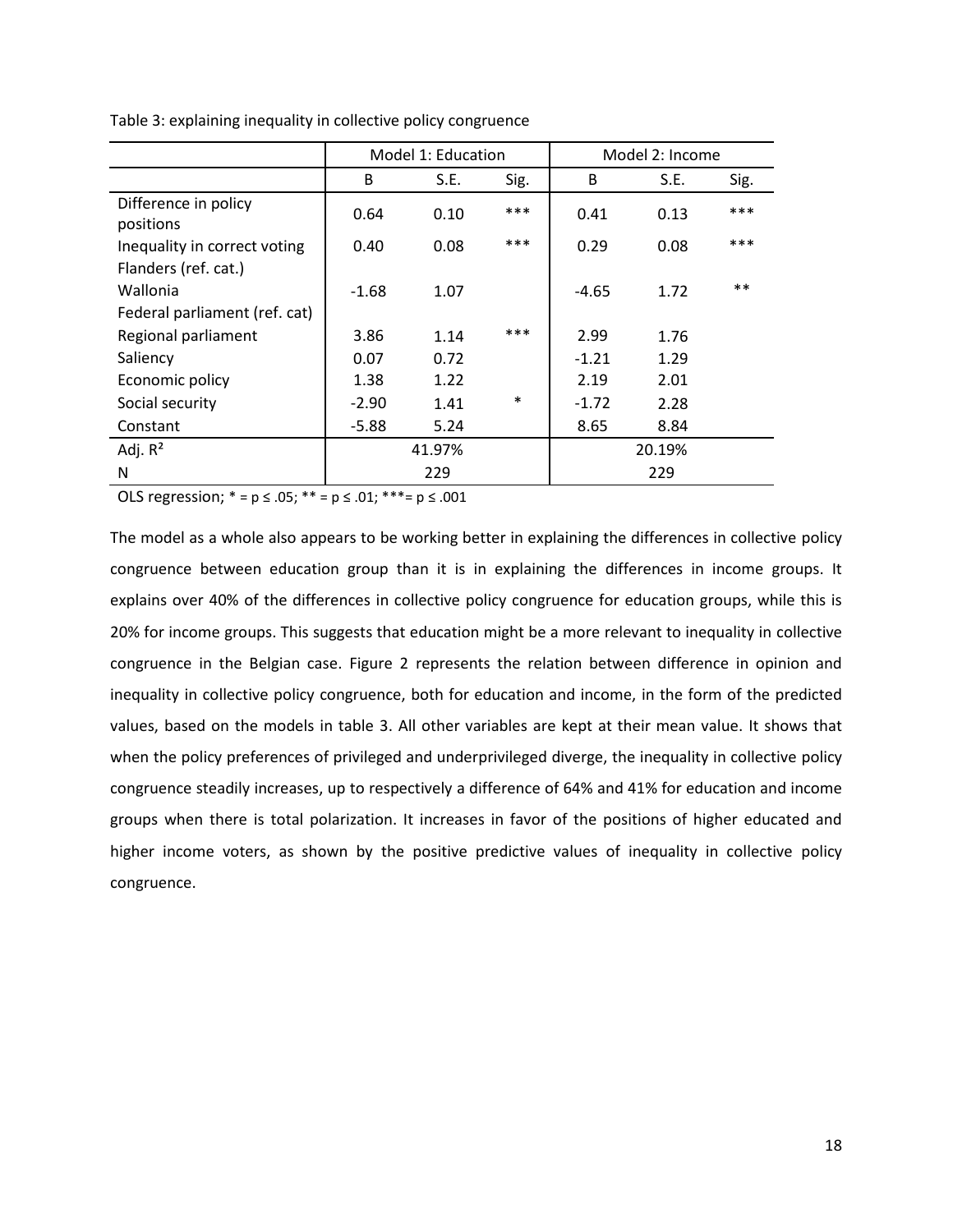

Figure 2: The relation between differences in policy positions and inequality in collective policy congruence

# **Conclusion**

This paper studied to what extent privileged groups (higher educated and higher incomes) are more congruent with legislatures in Belgium than underprivileged groups (lower educated and lower incomes). Previous studies found inequality in policy congruence between social groups in the United States and scholars identified at least three major potential institutional causes of this inequality: one-sided business lobbying, political donations and a social skew in electoral turnout. Belgium, on the contrary, has largely equalized business and labor lobbying, has strictly regulated or even prohibited financial donations to parties and candidates, and has eliminated the social skew in turnout through compulsory voting. However, despite these institutional safeguards, our results suggest that privileged groups are still more congruent with legislatures than underprivileged groups. When social groups differ in policy positions, legislatures is more likely to be in line with the preferences of the privileged groups than with those of underprivileged groups. This finding holds even when controlling for differences in the degree to which groups vote for parties that share their policy positions.

On the one hand, as Belgium is, through its institutional safeguards, a least likely case to find inequality in policy congruence between social groups, inequality is likely to found in other countries as well and to a higher degree. On the other hand, because we still find inequality in policy congruence, even in a least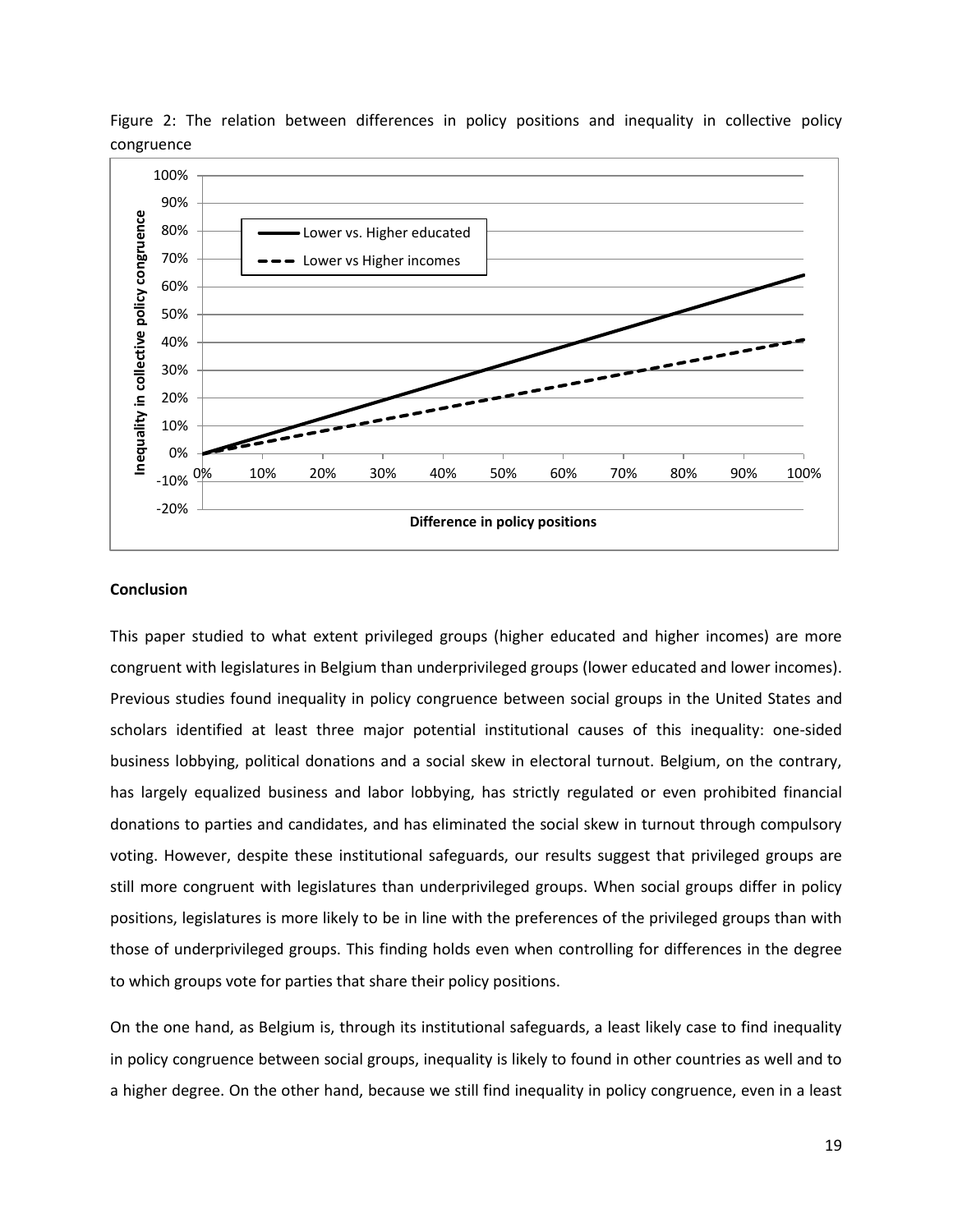likely case, this points to the limits of political institutions to eliminate inequality in policy congruence. The results of this study to not suggest that political institutions do not have an impact on inequality in policy congruence, but to indicate that even in an ideal context, inequality remains. One possible explanation for the remaining inequality in policy congruence could be the descriptive overrepresentation of upper-class individuals in parliament in Belgium (Wauters, 2011). However, to our knowledge, no political system has been able to reduce this overrepresentation.

Our results also raise normative questions. Is the policy congruence bias towards the preferences of higher educated or higher incomes problematic? Research has shown these groups to be the most informed and interested in politics (Hillygus, 2005). Our findings might thus sound pessimistic in the ears of adherent to democratic theory, which emphasizes an equal representation of policy preferences (Dahl, 1989; Page & Shapiro, 1992) but could sound encouraging for those who consider large portions of the public, predominantly from lower strata of society, to be ill-informed (Lippmann, 1955). However, it is uncertain whether an adherence to the policy preferences of the well-off will lead to the pursuit of the general interest, rather than the pursuit of the interests of a specific social group.

This study, is not without its shortcomings. First, the data collection on the policy preferences of voters were collected before the electoral campaign. Campaigns are known to be dense information moments, which can lead to policy learning (Alvarez, 1998). However, research has suggested that campaigns are more likely to benefit already knowledgeable voters (usually higher educated or higher incomes) instead of voters who stand to benefit most from the information disseminated in a campaign (Lesschaeve & Meulewaeter, 2015). Second, our study represents only a first step in assessing the role institutions play in the equal representation of preferences. We examined a case that is in many ways institutionally least likely to induce inequality in policy congruence. However, this approach does not allow us to assess the precise relation between lobbying, donations, turnout and inequality in policy congruence. It might be possible that, while the institutional safeguards in Belgium have not been able to eliminate inequality in policy congruence, they have managed to reduce this to a great extent. Future research should therefore attempt to incorporate more countries in order to study representation inequality in a comparative perspective.

In conclusion, we do not claim that our research constitutes a comparative study of how institutions affect inequality in policy congruence. However, it does show that inequality is perhaps more pervasive than initially assumed and that there are limits to what political institutions can do. At the same time, we believe to have presented an approach that may contribute to our understanding of inequality in

20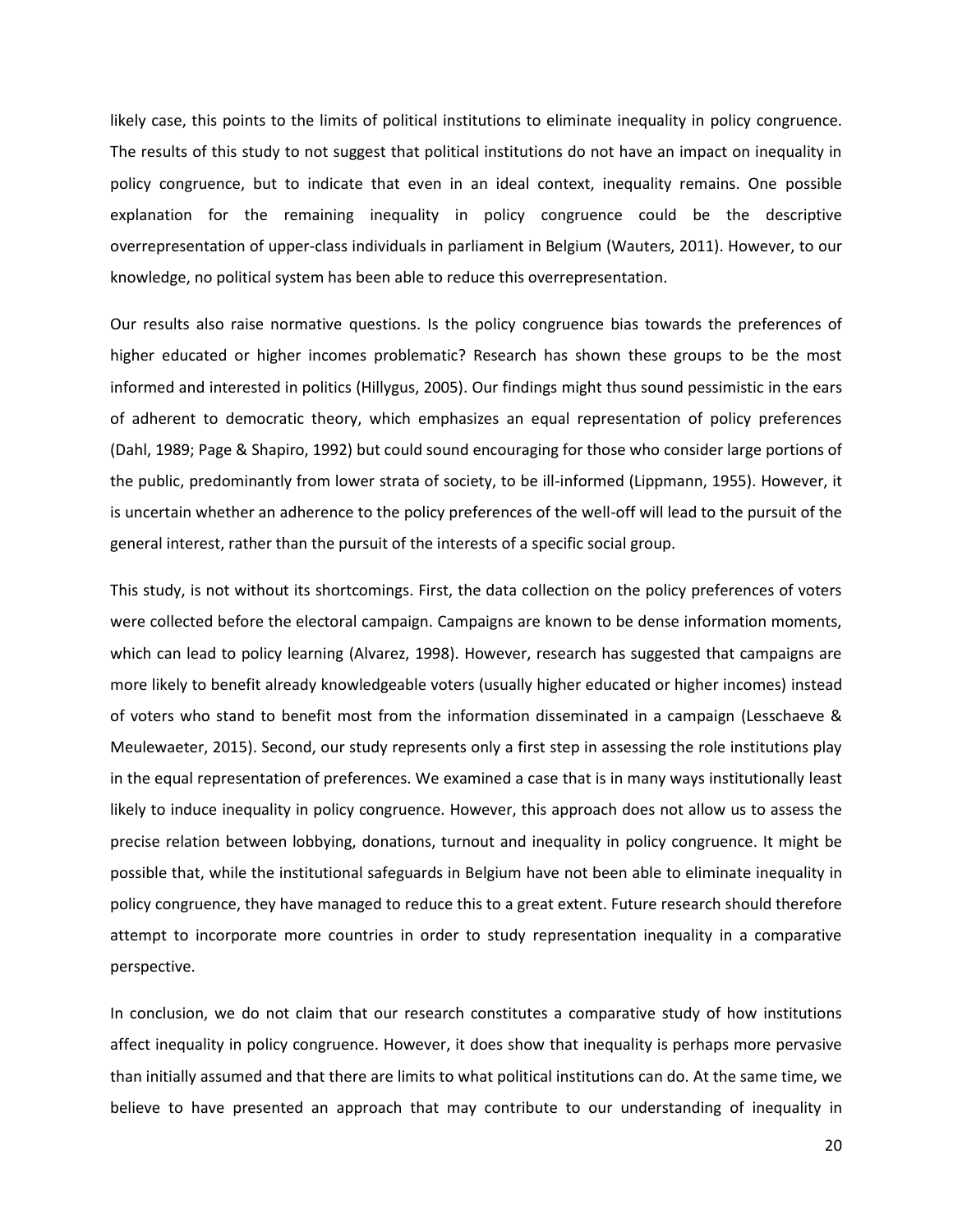preference representation. We therefore believe that this study can serve as a springboard for truly comparative studies and a further inquiry into the causes of the representational bias towards society's privileged.

# **Cited literature**

- Abramowitz, A. I. (1988). Explaining Senate Election Outcomes. *The American Political Science Review*, *82*(2), 385–403. http://doi.org/10.2307/1957392
- Alvarez, R. M. (1998). *Information and elections* (Rev. to include the 1996 presidential election). Ann Arbor: University of Michigan Press.
- Andeweg, R. (2011). Approaching Perfect Policy Congruence: Measurement, Development, and Relevance for Political Representation. In M. Rosema & K. Aarts (Eds.), *How Democracy Works: Political Representation and Policy Congruence in Modern Societies* (pp. 39–52). Amsterdam: Amsterdam University Press.
- Ansolabehere, S., de Figueiredo, J., & Snyder, J. (2003). *Why Is There So Little Money in Politics?* (No. w9409). Cambridge, MA: National Bureau of Economic Research. Retrieved from http://www.nber.org/papers/w9409.pdf
- APSA Task Force. (2004). American Democracy in an Age of Rising Inequality. *Perspectives on Politics*, *2*(4), 651–666.
- Baccaro, L., & Lim, S.-H. (2007). Social Pacts as Coalitions of the Weak and Moderate: Ireland, Italy and South Korea in Comparative Perspective. *European Journal of Industrial Relations*, *13*(1), 27–46. http://doi.org/10.1177/0959680107073965
- Bartels, L. M. (2008). *Unequal democracy: the political economy of the new gilded age*. New York : Princeton: Russell Sage Foundation ; Princeton University Press.
- Belchior, A. M. (2012). Explaining Left-Right Party Congruence Across European Party Systems: A Test of Micro-, Meso-, and Macro-Level Models. *Comparative Political Studies*.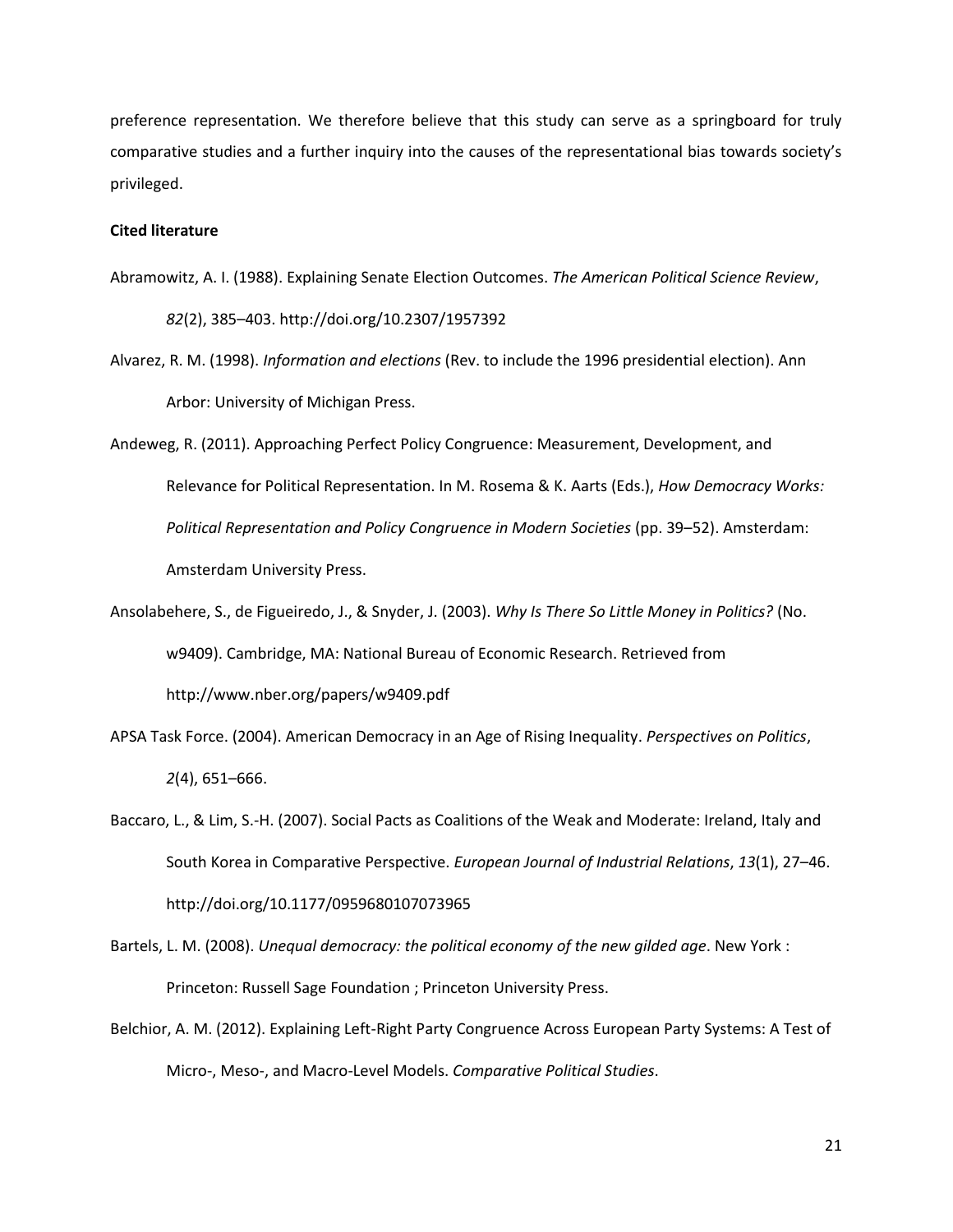- Bronars, S. G., & Lott, J. R. (1997). Do Campaign Donations Alter How A Politician Votes? Or, Do Donors Support Candidates Who Value The Same Things That They Do? *Journal of Law and Economics*, *2*(40), 317–350.
- Dahl, R. A. (1989). *Democracy and Its Critics*. Yale University Press. Retrieved from http://yalepress.yale.edu/Book.asp?isbn=9780300049381
- Depauw, S. (2003). Government Party Discipline in Parliamentary Democracies: The Cases of Belgium, France, and the United Kingdom in the 1990s. *The Journal of Legislative Studies*, *9*(4), 130–146.

Deschouwer, K. (2012). *The Politics of Belgium: Governing a Divided Society*. Palgrave Macmillan.

- Devos, C., & Sinardet, D. (2012). Governing without a Government: The Belgian Experiment. *Governance*, *25*(2), 167–171. http://doi.org/10.1111/j.1468-0491.2012.01580.x
- De Winter, L., & Ackaert, J. (1993). De afwezigen hebben andermaal ongelijk. De stemverzaking in Vlaanderen op 24 november 1991. In M. Swyngedouw, J. Billiet, A. Carton, & R. Beerten (Eds.), *Kiezen is verliezen. Onderzoek naar de politieke opvattingen van de Vlamingen* (pp. 67 – 82). Leuven: ACCO.
- De Winter, L., & Johan Ackaert. (1994). Abstentionnisme electoral et vote blanc ou nul: Le "non-vote" en Wallonie. In A.-P. Frognier & Anne-Marie Aish-Van Vaerenbergh (Eds.), *Enquete sur le comportement electoral des Wallons et des Francophones*. Brussel: De Boeck.
- De Winter, L., Swyngedouw, M., & Dumont, P. (2006). Party system(s) and electoral behaviour in Belgium: From stability to balkanisation. *West European Politics*, *29*(5), 933–956. http://doi.org/10.1080/01402380600968836
- Diamond, L. J., & Morlino, L. (2005). *Assessing the quality of democracy*. (American Political Science Association, Ed.). Baltimore: Johns Hopkins University Press.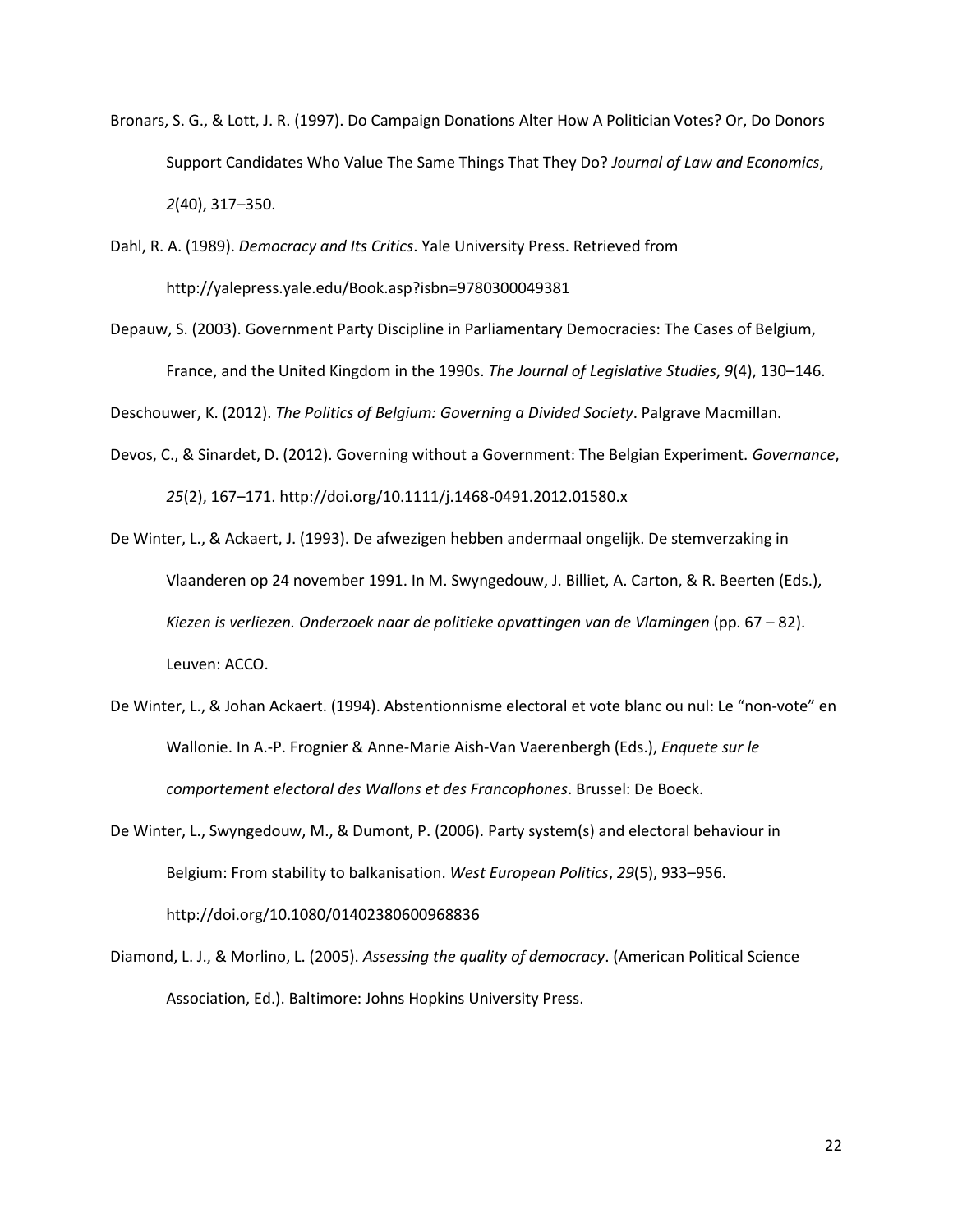- Domhoff, G. W. (2002). The Power Elite, Public Policy, and Public Opinion. In J. Manza, C. F.L., & B. I. Page (Eds.), *Navigating Public Opinion: Polls, Policy, and the Future of American Democracy* (pp. 124– 140). New York, N.Y.: Oxford University Press.
- Ferguson, T. (1995). *Golden rule: the investment theory of party competition and the logic of moneydriven political systems*. Chicago: University of Chicago Press.
- Flavin, P. (2012). Income Inequality and Policy Representation in the American States. *American Politics Research*, *40*(1), 29–59.
- Galesic, M., & Bosnjak, M. (2009). Effects of Questionnaire Length on Participation and Indicators of Response Quality in a Web Survey. *Public Opinion Quarterly*, *73*(2), 349–360. http://doi.org/10.1093/poq/nfp031
- Giger, N., Rosset, J., & Bernauer, J. (2012). The Poor Political Representation of the Poor in a Comparative Perspective. *Representation*, *48*(1), 47–61.

http://doi.org/10.1080/00344893.2012.653238

Gilens, M. (2005). Inequality and Democratic Responsiveness. *Public Opinion Quarterly*, *69*(5), 778–796.

Gilens, M. (2009). Preference Gaps and Inequality in Representation. *PS: Political Science & Politics*,

*42*(02), 335–341. http://doi.org/10.1017/S1049096509090441

Golder, M., & Stramski, J. (2010). Ideological Congruence and Electoral Institutions. *American Journal of Political Science*, *54*(1), 90–106.

Highton, B. (1997). Easy Registration and Voter Turnout. *The Journal of Politics*, *59*(2), 565–575.

- Hillygus, D. S. (2005). The MISSING LINK: Exploring the Relationship Between Higher Education and Political Engagement. *Political Behavior*, *27*(1), 25–47.
- Hooghe, M., & Pelleriaux, K. (1998). Compulsory Voting in Belgium: an Application of the Lijphart Thesis. *Electoral Studies*, *17*(4), 419–424. http://doi.org/10.1016/S0261-3794(98)00021-3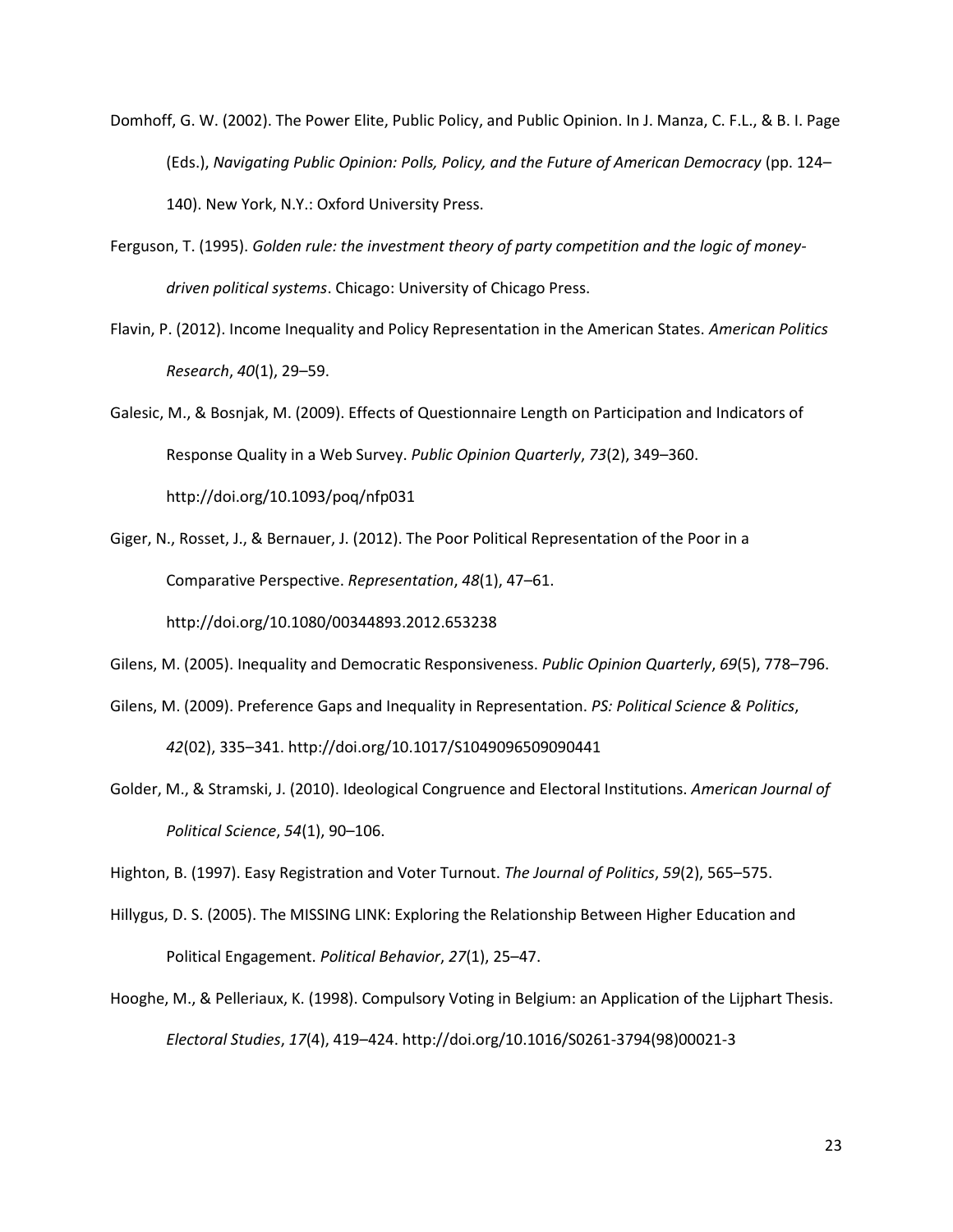- Jacobs, L. R., & Page, B. I. (2005). Who Influences U.S. Foreign Policy? *American Political Science Review*, *99*(01), 107–123.
- Jacobson, G. C. (1978). The Effects of Campaign Spending in Congressional Elections. *American Political Science Review*, *72*(02), 469–491. http://doi.org/10.2307/1954105
- Jacobson, G. C. (1990). The Effects of Campaign Spending in House Elections: New Evidence for Old Arguments. *American Journal of Political Science*, *34*(2), 334–362.

http://doi.org/10.2307/2111450

Jelle Visser. (2006). Union membership statistics in 24 countries. *Monthly Labor Review*, *1*(129), 38–49.

- Jensen, C. B., & Spoon, J.-J. (2011). Compelled without direction: Compulsory voting and party system spreading. *Electoral Studies*, *30*(4), 700–711. http://doi.org/10.1016/j.electstud.2011.06.014
- Johnston, D. C. (2005). *Perfectly Legal: The Covert Campaign to Rig Our Tax System to Benefit the Super Rich--and Cheat Everybody Else*. Portfolio.
- Lau, R. R., Andersen, D. J., & Redlawsk, D. P. (2008). An Exploration of Correct Voting in Recent U.S. Presidential Elections. *American Journal of Political Science*, *52*(2), 395–411.
- Lau, R. R., & Redlawsk, D. P. (1997). Voting Correctly. *The American Political Science Review*, *91*(3), 585– 598.
- Lefkofridi, Z., Giger, N., & Kissau, K. (2012). Inequality and Representation in Europe. *Representation*, *48*(1), 1–11.
- Lehman, K., & Burch, T. (2009). Political Voice in an Age of Inequality. In R. Faulkner & S. Shell (Eds.), *America at Risk Threats to Liberal Self-Government in an Age of Uncertainty* (pp. 140–173). Ann Arbor: University of Michigan Press.
- Leighley, J. E., & Nagler, J. (1992). Socioeconomic Class Bias in Turnout, 1964–1988: The Voters Remain the Same. *American Political Science Review*, *86*(03), 725–736. http://doi.org/10.2307/1964134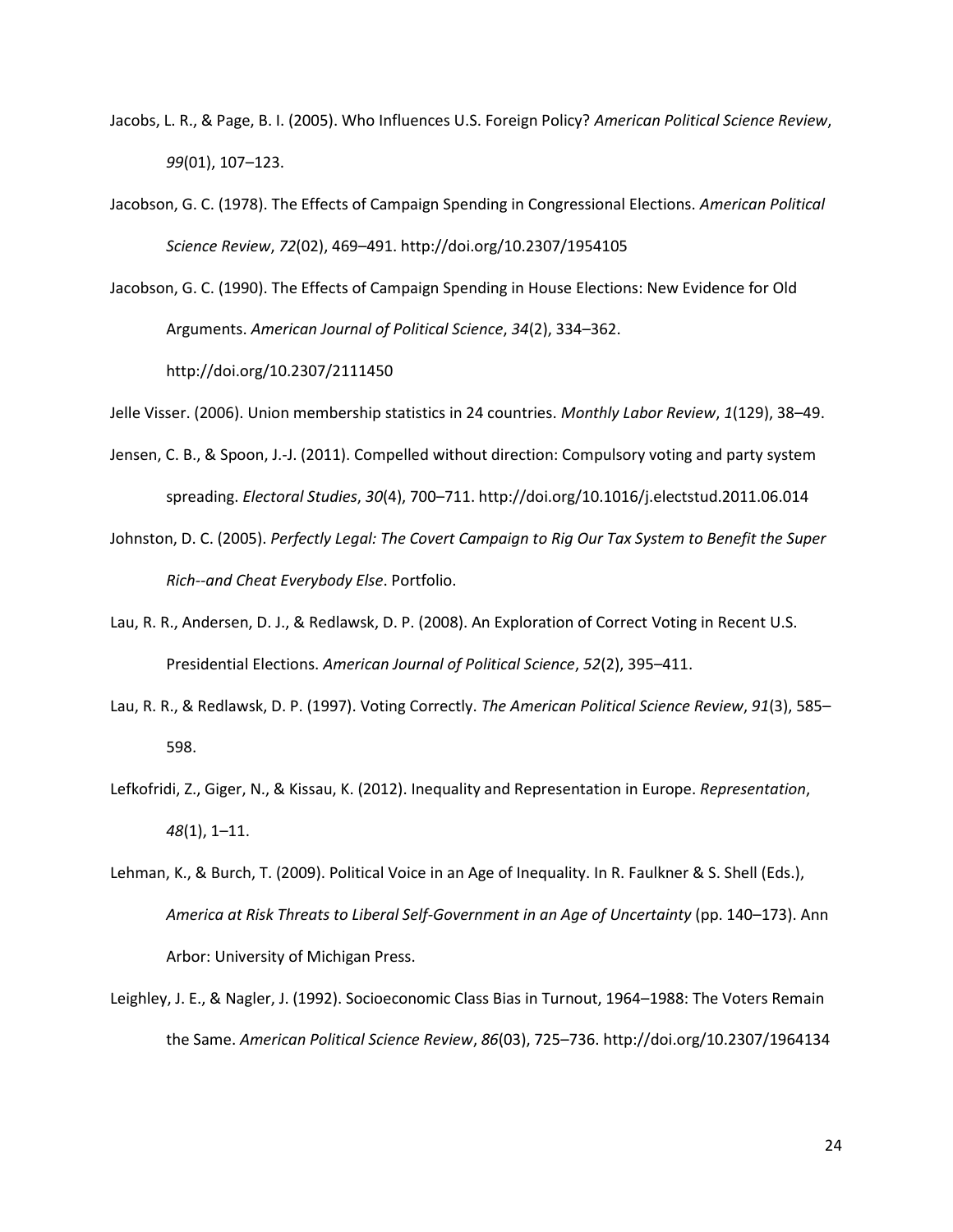- Lesschaeve, C., & Meulewaeter, C. (2015). Veranderingen in beleidstandpunten en electorale volatiliteit. In K. Deschouwer, P. Delwit, M. Hooghe, P. Baudewyns, & S. Walgrave (Eds.), *De kiezer Ontcijferd: Over Stemgedrag en Stemmotivaties* (pp. 96–110). Leuven: Lannoo Campus.
- Lewis-Beck, M. S., Jacoby, W. G., Norpoth, H., & Weisberg, H. F. (Eds.). (2008). *The American voter revisited*. Ann Arbor: University of Michigan Press.
- Lijphart, A. (1999). *Patterns of Democracy: Government Forms and Performance in Thirty-Six Countries*. New Haven: Yale University Press.

Lindblom, C. E. (1982). The Market as Prison. *The Journal of Politics*, *44*(2), 324–336.

Lippmann, W. (1955). *Essays in the Public Philosophy*. Transaction Publishers.

- Maddens, B., & Smulders, J. (2014). Hoeveel mogen de partijen in totaal uitgeven voor de komende verkiezingscampagne? KU Leuven Instituut voor de Overheid Faculteit Sociale Wetenschappen. Retrieved from https://soc.kuleuven.be/io/verkiezingen/files/hoeveel-mogen-de-partijenuitgeven
- Martin, L. W., & Stevenson, R. T. (2001). Government Formation in Parliamentary Democracies. *American Journal of Political Science*, *45*(1), 33. http://doi.org/10.2307/2669358
- Moe, T. M. (1981). Toward a Broader View of Interest Groups. *The Journal of Politics*, *43*(2), 531–543. http://doi.org/10.2307/2130382
- Overton, S. (2004). The Donor Class: Campaign Finance, Democracy, and Participation. *University of Pennsylvania Law Review*, *153*(1), 73–118. http://doi.org/10.2307/4150622
- Page, B. I., & Shapiro, R. Y. (1992). *The Rational Public: Fifty Years of Trends in Americans' Policy Preferences*. University of Chicago Press.
- Pieter Liagre. (2012). The Belgian case: an outlier in union density and membership. Presented at the IREC – RN 17 2012 Conference 2012, Lisbon (Portugal).

Pitkin, H. F. (1967). *The Concept of Representation*. Berkely: University of California Press.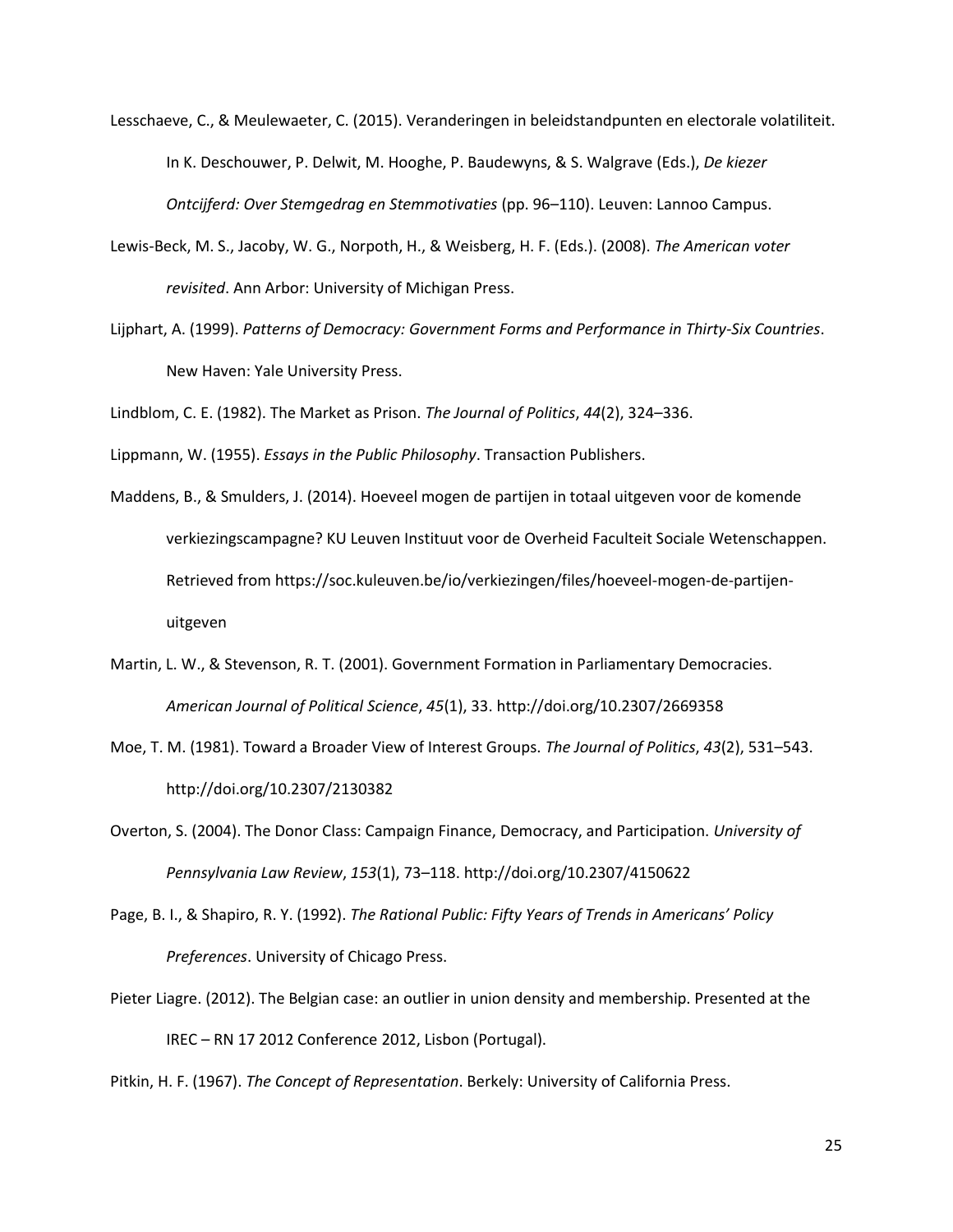- Rie, T. V., Marx, I., & Horemans, J. (2011). Ghent revisited: Unemployment insurance and union membership in Belgium and the Nordic countries. *European Journal of Industrial Relations*, *17*(2), 125–139. http://doi.org/10.1177/0959680111400895
- Rigby, E., & Wright, G. C. (2010). Whose Statehouse Democracy?: Policy Responsiveness to Poor vs. Rich Constituents in Poor vs. Rich States. In P. Enns & C. Wlezien (Eds.), *Who is Represented?* (pp. 189–222). New York, N.Y.: Russel Sage Foundation.
- Selb, P., & Lachat, R. (2009). The more, the better? Counterfactual evidence on the effect of compulsory voting on the consistency of party choice. *European Journal of Political Research*, *48*(5), 573–597.
- Siaroff, A. (1999). Corporatism in 24 industrial democracies: Meaning and measurement. *European Journal of Political Research*, *36*(2), 175–205. http://doi.org/10.1111/1475-6765.00467
- Soroka, S. N., & Wlezien, C. (2008). On the Limits to Inequality in Representation. *PS: Political Science & Politics*, *41*(2).
- van Gerven, M., & Beckers, M. (2009). Unemployment protection reform in Belgium, Finland, the Netherlands and the UK: Policy learning through open coordination? In Martin Heidenreich & Jonathan Zeitlin (Eds.), *Changing European Employment and Welfare Regimes: The influence of the open method of coordination on national reforms* (pp. 61 – 83). New York, N.Y.: Routledge.
- Walgrave, S., & Lefevere, J. (2013). Ideology, Salience, and Complexity: Determinants of Policy Issue Incongruence between Voters and Parties. *Journal of Elections, Public Opinion and Parties*, *23*(4), 456–483. http://doi.org/10.1080/17457289.2013.810630
- Wauters, B. (2011). Why the under-representation of the working class in Belgian Parliament could be problematic. Presented at the Politicologenetmaal, Ghent: Ghent University.
- Weekers, K., Maddens, B., & Noppe, J. (2009). Explaining the Evolution of the Party Finance Regime in Belgium. *Journal of Elections, Public Opinion & Parties*, *19*(1), 25–48.